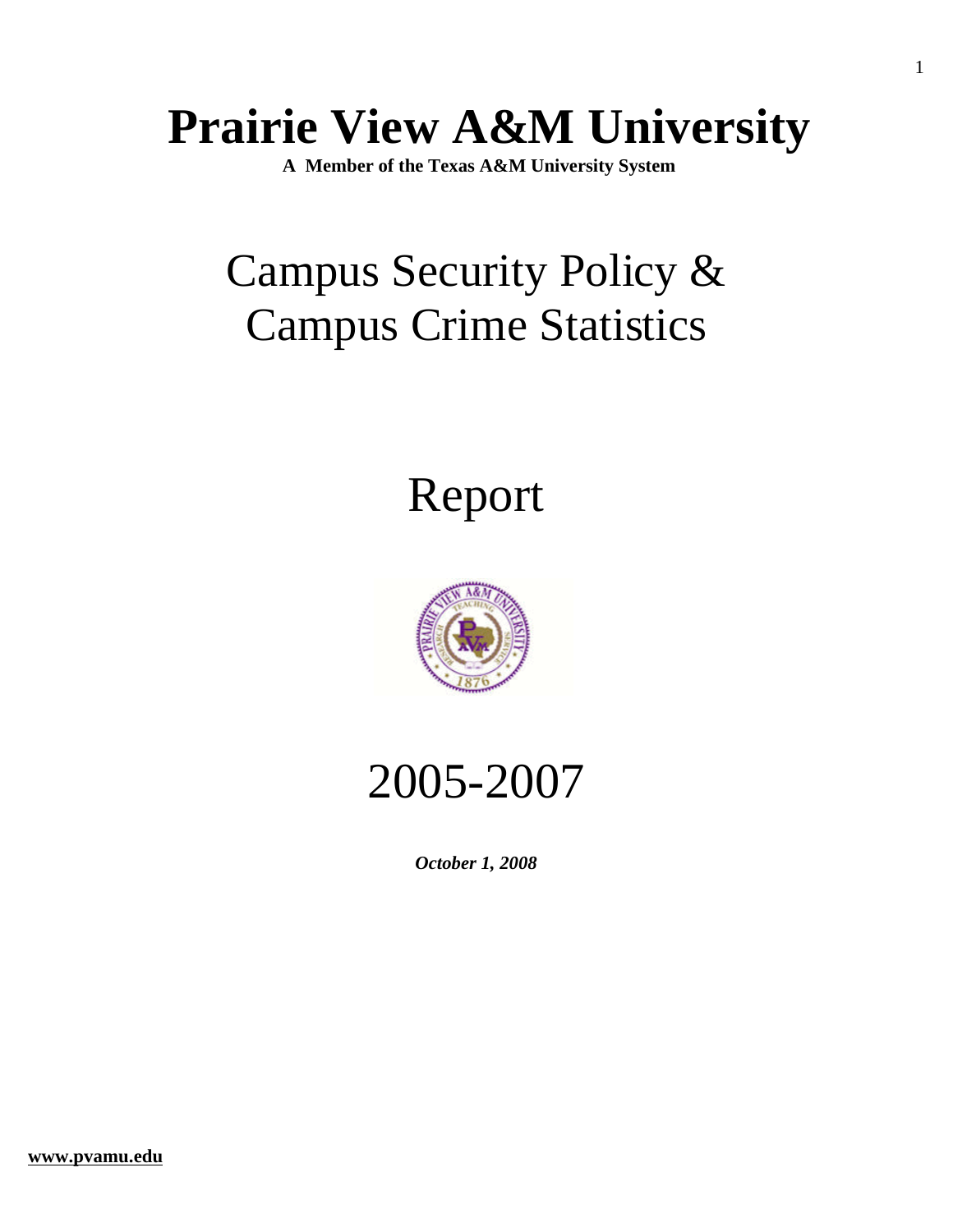# **TABLE OF CONTENTS**

| 4<br>5<br>5<br>6<br>$6 - 7$<br>8<br>9<br>10<br>12<br>13<br>15<br>16<br>18<br>20<br>21<br>25<br>26<br>27<br>28<br>29<br>30<br>31 | Jeanne Clery Disclosure of Campus Security Policy and Campus Crime Statistics Act | 3         |
|---------------------------------------------------------------------------------------------------------------------------------|-----------------------------------------------------------------------------------|-----------|
|                                                                                                                                 |                                                                                   |           |
|                                                                                                                                 |                                                                                   |           |
|                                                                                                                                 |                                                                                   |           |
|                                                                                                                                 |                                                                                   |           |
|                                                                                                                                 |                                                                                   |           |
|                                                                                                                                 |                                                                                   |           |
|                                                                                                                                 |                                                                                   |           |
|                                                                                                                                 |                                                                                   |           |
|                                                                                                                                 |                                                                                   | $8 - 10$  |
|                                                                                                                                 |                                                                                   | $10 - 12$ |
|                                                                                                                                 |                                                                                   |           |
|                                                                                                                                 |                                                                                   |           |
|                                                                                                                                 |                                                                                   | $14 - 17$ |
|                                                                                                                                 |                                                                                   |           |
|                                                                                                                                 |                                                                                   |           |
|                                                                                                                                 |                                                                                   |           |
|                                                                                                                                 |                                                                                   | $17 - 18$ |
|                                                                                                                                 |                                                                                   | 19-20     |
|                                                                                                                                 |                                                                                   |           |
|                                                                                                                                 |                                                                                   |           |
|                                                                                                                                 |                                                                                   | $21 - 23$ |
|                                                                                                                                 |                                                                                   | $23 - 24$ |
|                                                                                                                                 |                                                                                   |           |
|                                                                                                                                 |                                                                                   |           |
|                                                                                                                                 |                                                                                   |           |
|                                                                                                                                 |                                                                                   |           |
|                                                                                                                                 |                                                                                   |           |
|                                                                                                                                 |                                                                                   |           |
|                                                                                                                                 |                                                                                   |           |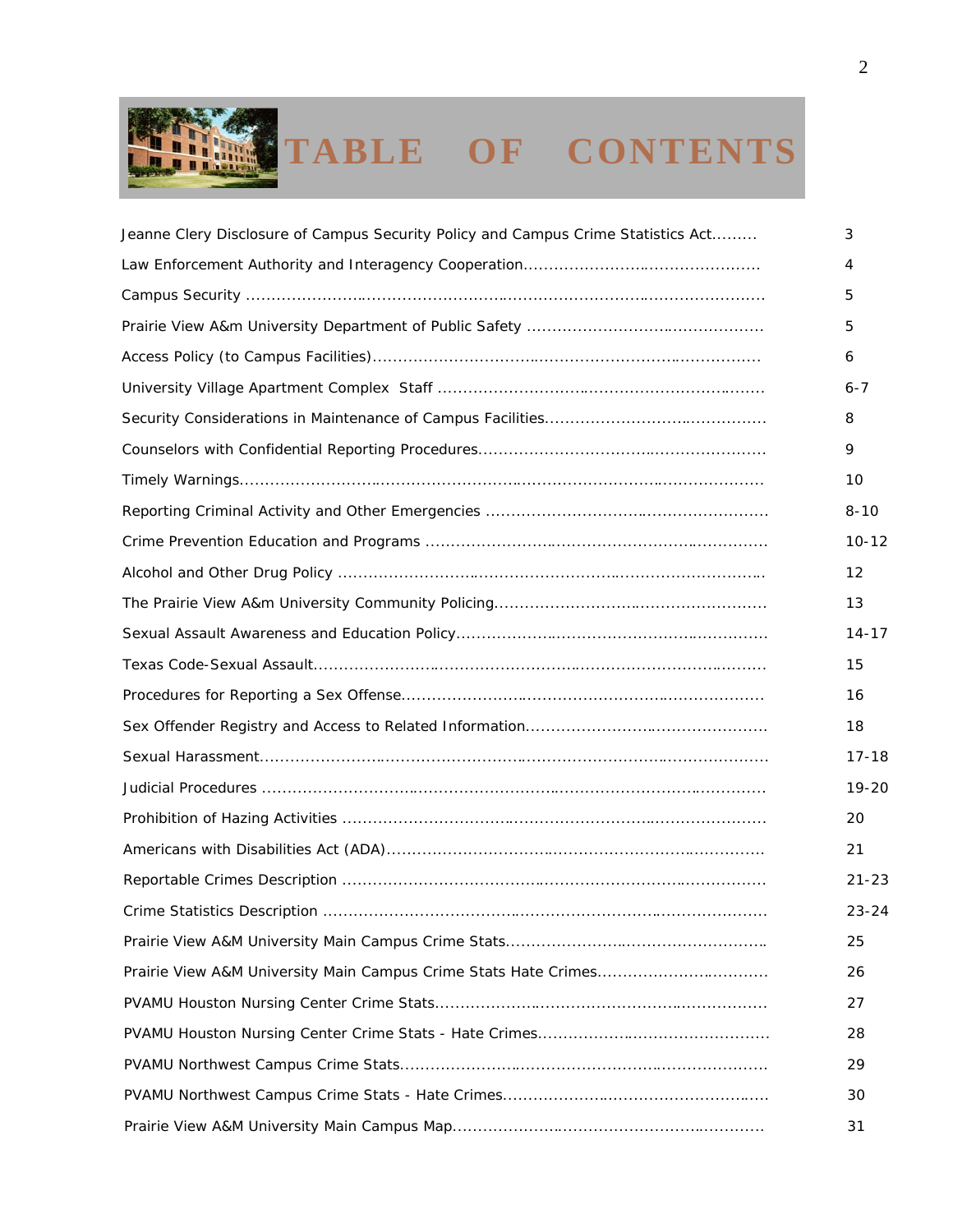#### **Prairie View A&M University** *Department of Public Safety*

Prairie View A&M University is the second oldest institution of higher education in the state of Texas. It had its beginnings in 1876, the first year of the Texas Constitution, of the common free school system and at the dawn of public higher education in Texas. Approximately 150 plus acres and approximately 61 buildings provide the setting for the main campus of Prairie View A&M University. In addition, the University provides courses at satellite campuses, which include the Northwest Compaq Campus, and the Houston Nursing Center located in Houston Texas. The University is established for the general purpose of preparing students to become life-long learners and to compete success fully in a rapidly changing society. The Police Department has the primary responsibility `for security on campus. The mission of the Prairie View A&M University Police Department is to promote and maintain personal safety, physical and environmental security." The department's commitment to support the academic mission includes preventive measures through education and enforcement, which promote awareness and individual responsibility in an effort to prevent criminal and safety mishaps. The Department's security policies and procedures are in compliance with law enforcement regulations established by the State of Texas, Department of Criminal Justice Services. The policies and procedures also comply with federal requirements set forth in the Student Right-To-Know Act, and the Campus Security Act, that was signed into law in November 1990 (20 U.S.C. Section 1092). Title II of this Act is known as the Crime Awareness and Campus Security Act. Prairie View A&M University Police Department prepares, publishes and distributes an annual Campus Security Report in compliance with the **Jeanne Clery Disclosure of Campus Security Policy and Campus Crime Statistics Act.**

Institutions that participate in student financial aide programs under Title IV of the Higher Education Act of 1965 must comply with the conditions of this Act. The report includes informationabout campus security policies and procedures and crime statistics for the previous three years. These statistics focus on reported crimes that occurred on and off campus, as well as certain off campus buildings owned or controlled by Prairie View A&M University. Public property immediately adjacent to, and accessible from Prairie View A&M University is also included. The annual Campus Security Report also outlines Prairie View A&M University policies concerning campus security and crime prevention programs. These policies relate to the following: the possession, use, and sale of alcoholic beverages (including the enforcement of state under age drinking laws), drug and alcohol-abuse education programs, the reporting of crimes, sexual assault/sexual harassment education and prevention programs, and procedures for reporting sex offenses. The report is available on October 1 of each year, and contains important tips to help every member of the community remain safe and avoid becoming a victim of crime. We make this report available to all students, faculty, and staff as well as the general public. Each member of the community is notified of the report and its exact website. Anyone, including prospective students and employees, may request a paper copy of this report by contacting the Prairie View A&M University Police Department at **(936) 261-1375**.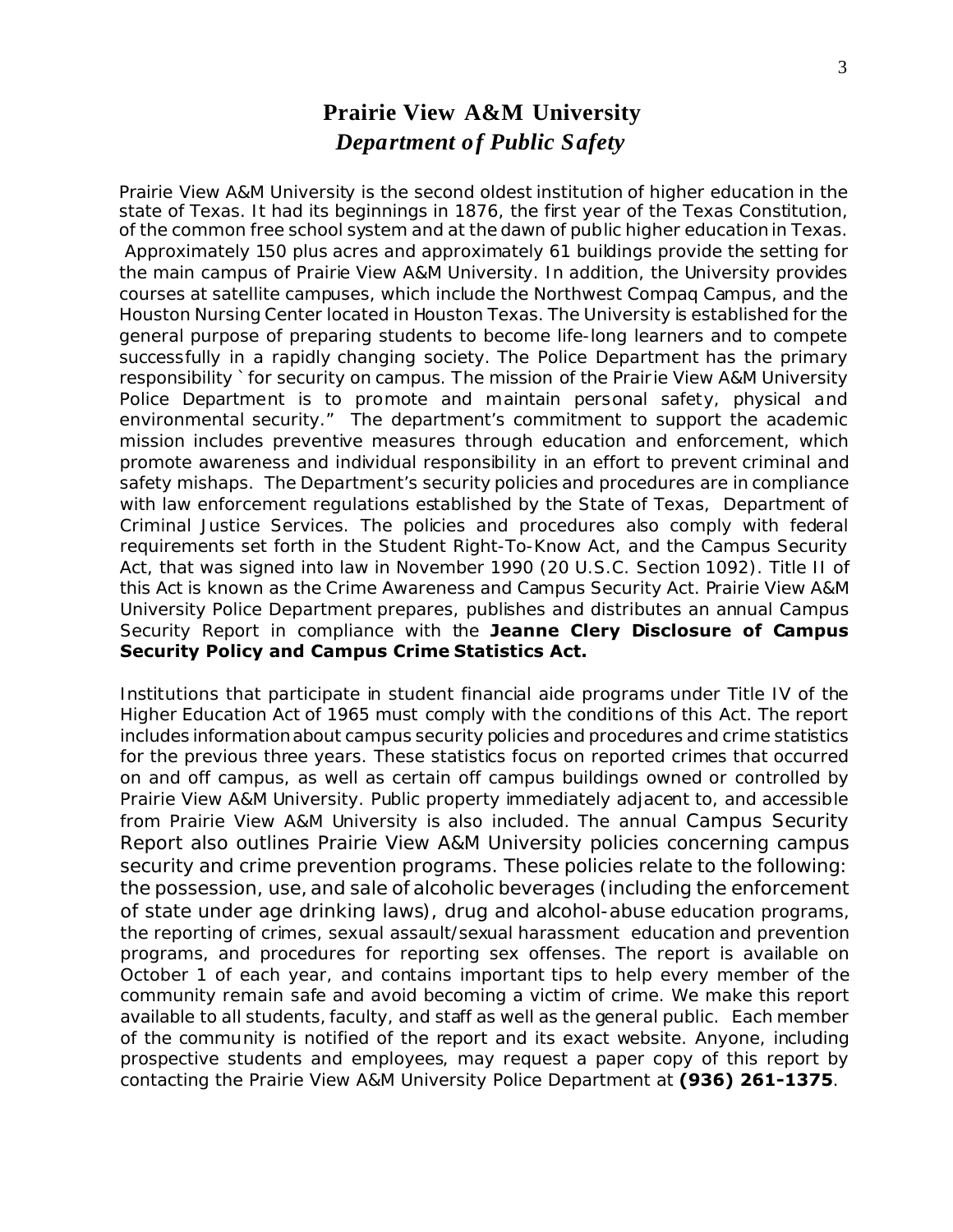#### **LAW ENFORCEMENT AUTHORITY AND INTERAGENCY COOPERATION**

Prairie View A&M University police officers derive law enforcement authority from the State of Texas training requirements for law enforcement officers as established by the Department of Criminal Justice Services. Prairie View A&M University police officers are sworn officers with full powers of arrest. They are empowered and mandated to enforce all federal, state and local laws. Officers and supervisors are armed, and must undergo annual firearms qualifications. In addition to firearms. In all cases, each officer of the department should use the minimum amount of force that is consistent with the accomplishment of his/her mission and should exhaust reasonable means of apprehension or defense before considering the use of a firearm. After an incident is reported, a police officer is dispatched to the site of the complainant/victim and has the authority to make an arrest if necessary. Police officers prepare and submit incident/offense reports when warranted and the investigator will complete all necessary follow -up investigations.

The Prairie View A&M University Department of Public Safety maintains a good working relationship with all local law enforcement agencies including, Prairie View Police Department, Texas State Patrol, Waller Police Department, Houston Police Department, and Texas Department of Public Safety in addition to other law enforcement agencies. This cooperation includes the reporting of crimes to the appropriate agencies, participation in police radio communications and computer network training programs, special events coordination, and investigations of serious crimes. Information on crimes that may impact or relate to the surrounding community and state is shared directly with appropriate law enforcement agencies. Additionally, Prairie View A&M University Department of Public Safety investigators meet periodically with Prairie View Police Department detectives and intelligence units to discuss campus crime trends and police intelligence matters. Police officers from local agencies also work special events hosted by the university.

#### **CAMPUS SECURITY**

The Prairie View A&M University Department of Public Safety reports to the Associate Vice President for Finance and Administration. The Department performs a variety of law enforcement tasks including, investigation of criminal activity, apprehension of criminals, traffic enforcement, emergency response, and special security assignments. Additionally, the Prairie View A&M University Department of Public Safety coordinates criminal investigations with the outside law enforcement agencies and provides seminars on a variety of topics including Operation Identification, survey and statistical information, posters, brochures and safety fliers as part of the community policing/crime prevention programs.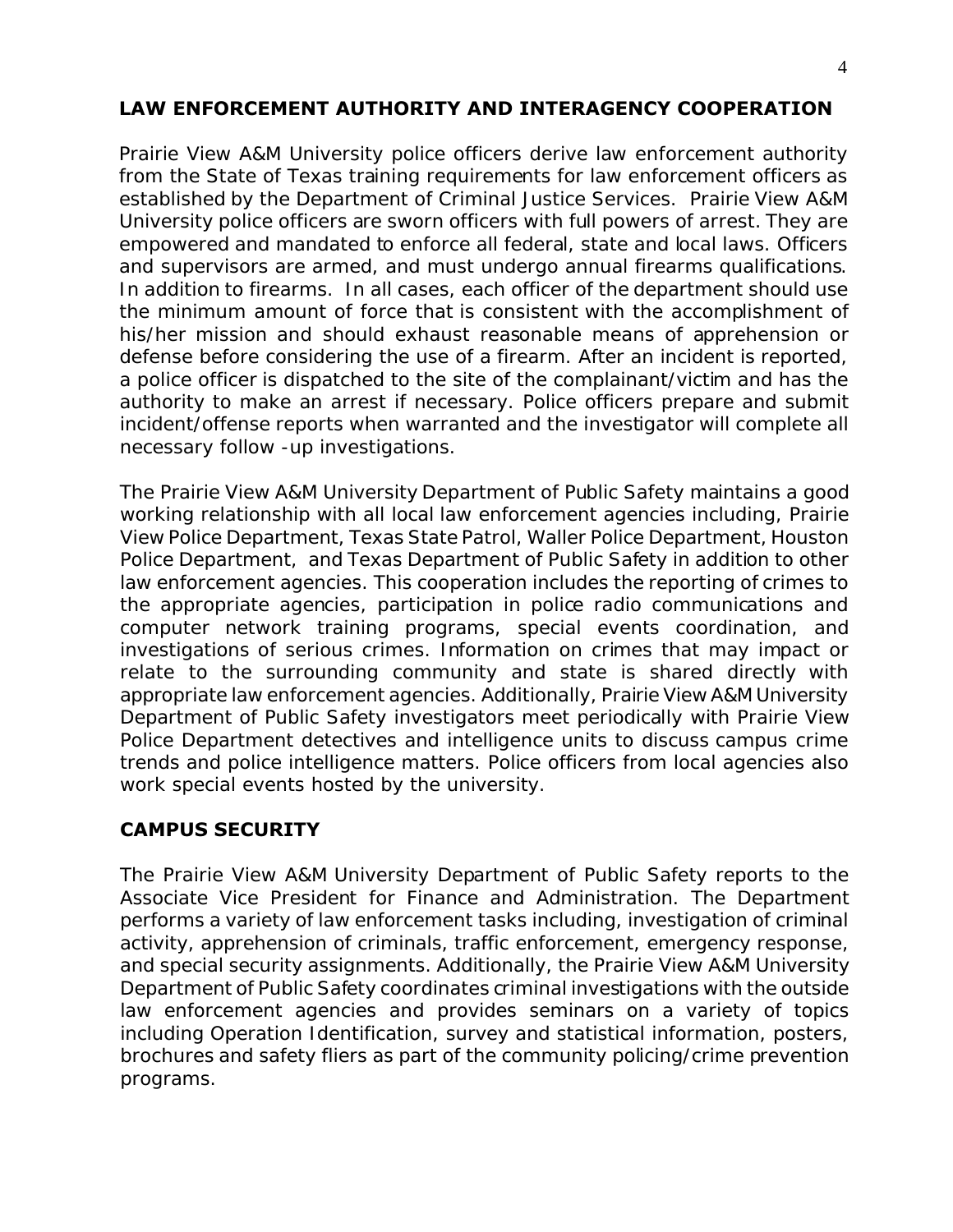#### **Prairie View A&M University Department of Public Safety**

The Prairie View A&M University Department of Public Safety employs **27** sworn police officers. This number includes the chief of police, an investigator, lieutenants, and sergeants. The number of officers in each category is as follows:

| <b>Chief of Police</b>                                    |    |
|-----------------------------------------------------------|----|
| <b>Lieutenants</b>                                        |    |
| <b>Investigator</b>                                       |    |
| <b>Community Policing/Crime Prevention Coordinator/ 1</b> |    |
| <b>Crime Victims Assistance Coordinator</b>               |    |
| <b>Police Corporals</b>                                   |    |
| <b>Shift Sergeants</b>                                    | 3  |
| <b>Shift Patrol Officers</b>                              | 16 |
| <b>Total</b>                                              |    |

These officers handle vehicle access to the campus, special assignments and routine foot patrol of the campus buildings and grounds**.** In addition to the sworn police officers, Prairie View A&M University Department of Public Safety also provides staff in the following positions:

| <b>Security Attendants</b>         | 5 |
|------------------------------------|---|
| <b>Dispatchers</b>                 | 3 |
| <b>Dispatch Supervisor</b>         |   |
| <b>Supervisor/Security Officer</b> |   |

The department's support staff also includes one administrative assistant and one crime records analyst, and one business manager.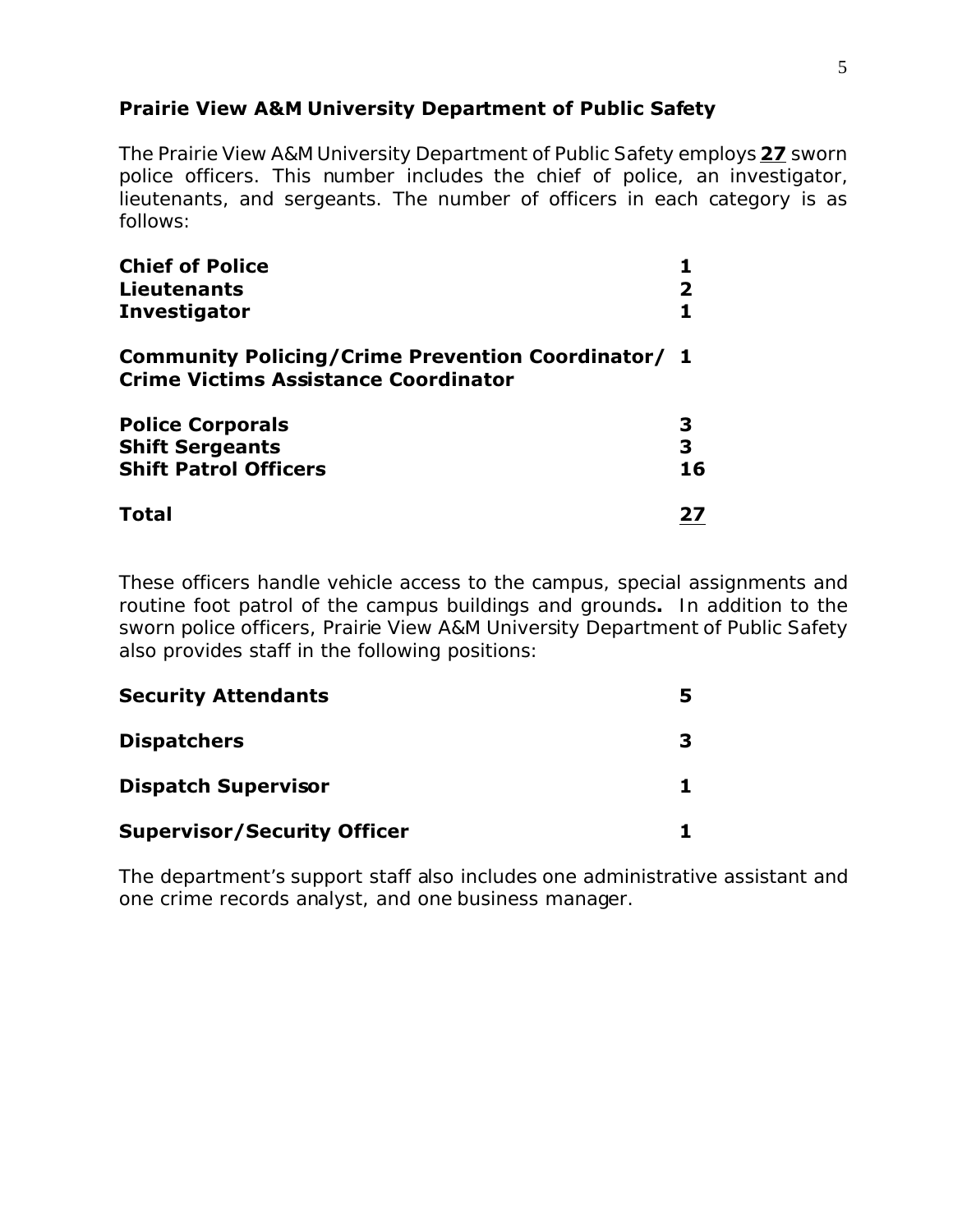#### **ACCESS POLICY (TO CAMPUS FACILITIES)**

During regular business hours, with the exception of the University Village Apartment Complexes, most of the University's campus facilities operate under an open concept, allowing freedom of movement for members of the Prairie View A&M University community. The University campus and University Village Complexes are patrolled throughout the day on a 24 hours per day basis, seven days a week. In addition, police and security officers check buildings regularly. During non-business hours, access to university facilities is by key, if issued or by admittance via the university police or security staff. Over extended breaks, the doors of all buildings will be secured around the clock. Some facilities may have individual hours which may vary at different times of the year. Examples are the John B. Coleman Library and the Billy Nicks Athletic complex which will be secured according to schedules developed by the department responsible for the facility. Emergencies may necessitate changes or alterations to any posted schedules.

#### **UNIVERSITY VILLAGE APARTMENT COMPLEX Staff**

- Each UNIVERSITY VILLAGE PHASE I. II, and III is staffed with a Coordinator and/or a Graduate Assistant.
- The residence hall staff has the responsibility of administering and enforcing University policies and regulations, while acting as a listener, mediator, and resource person.
- Each resident is encouraged to get to know the staff and resident assistants.

Residence Staff includes the following *(taken from the Prairie View A&M University Handbook for On Campus Residential Communities)*:

#### **Resident Assistants**

• A selected group of undergraduate students have been assigned to provide leadership and assistance on hall floors. They are selected on the basis of outstanding interpersonal relationship skills, leadership ability, academic success and willingness to serve other.

#### **Graduate Assistants**

• Generally, two graduate assistants are assigned to assist the Director in hall management and programming. They direct and advise the RA's in areas of program design and implementation for student development, community living and standard of conduct.

#### **Residence Hall Director**

• The Residence Hall Director, a live-in professional, is responsible for the general supervision and management of the assigned residence hall, the advisement of students, and the implementation of varied enrichment programming. The Director supervises the activities of the Graduate Assistants, and RA's. The Director receives comprehensive training in areas of leadership, interpersonal skills, conflict resolution, human relations and campus services referrals. The director certifies that they can provide assistance and information regarding most university concerns or will refer students to the person who can.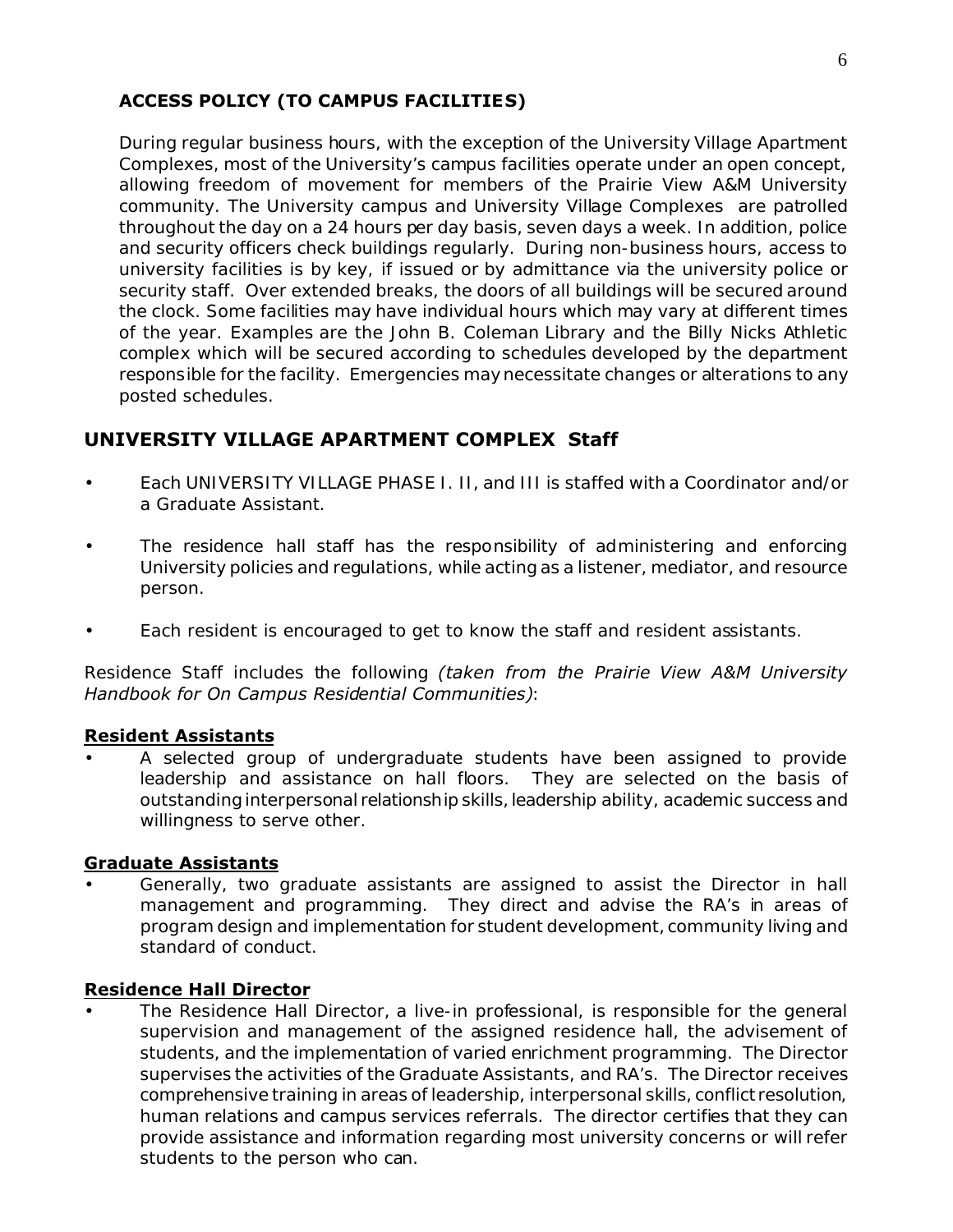#### **Director of Housing and Residential Services**:

The Director of Housing and Residential Services, who has the final administrative responsibility for the department, directs, plans, monitors, and organizes the functions of residential life administration. The Director develops and administers the departmental budget, establishes goals and objectives, and interacts in policy making decisions with other administrators in supporting student education, development, policies and facilities requirements.

At the beginning of each semester, building meetings are held with the residents to discuss safety issues. The Residence Hall Handbook is given to each resident along with the police department conducting safety and educational sessions. Such topics discussed during the sessions include: familiarizing new residents with campus law, personal safety on and off campus, Resident Survival Skills Workshops and Class Action -College Students and Texas Law. As an added safety and security awareness measure, the Prairie View A&M University Community Police officers are the "eyes and ears" in the residence hall areas. During the peak hours, the Community Police Officers are detailed to the residential halls to enforce housing regulations, state and local laws, and report safety hazard conditions. All hazardous conditions are reported to the dispatcher and entered into the physical plant's computerized work management and repair system.

#### **Residential living at Prairie View A&M University is categorized:**

**University College University Villages I, II, III www.universitycollege-pv.com (936) 261-5963 (936) 261-5994**

#### **Department of Residence Life**

**Telephone: 936-261-2654 Email: Residence\_life@pvamu.edu**

#### **VISITATION/GUESTS**

*(taken from the Prairie View A&M University Handbook for On Campus Residential Communities)*:

Residents are responsible or their guests in on campus housing. Guests are expected to abide by all rules and regulations of the university. Residents of the same sex may visit overnight when it can be arranged with Residential Community Director for a period not to exceed two consecutive nights. A guest registration form must be completed and approved by the Residential Community Director prior to the visit. A minimal charge will be assessed for each night and must be paid in advance or upon arrival. Caution should be exercised to avoid infringements on roommates right to privacy.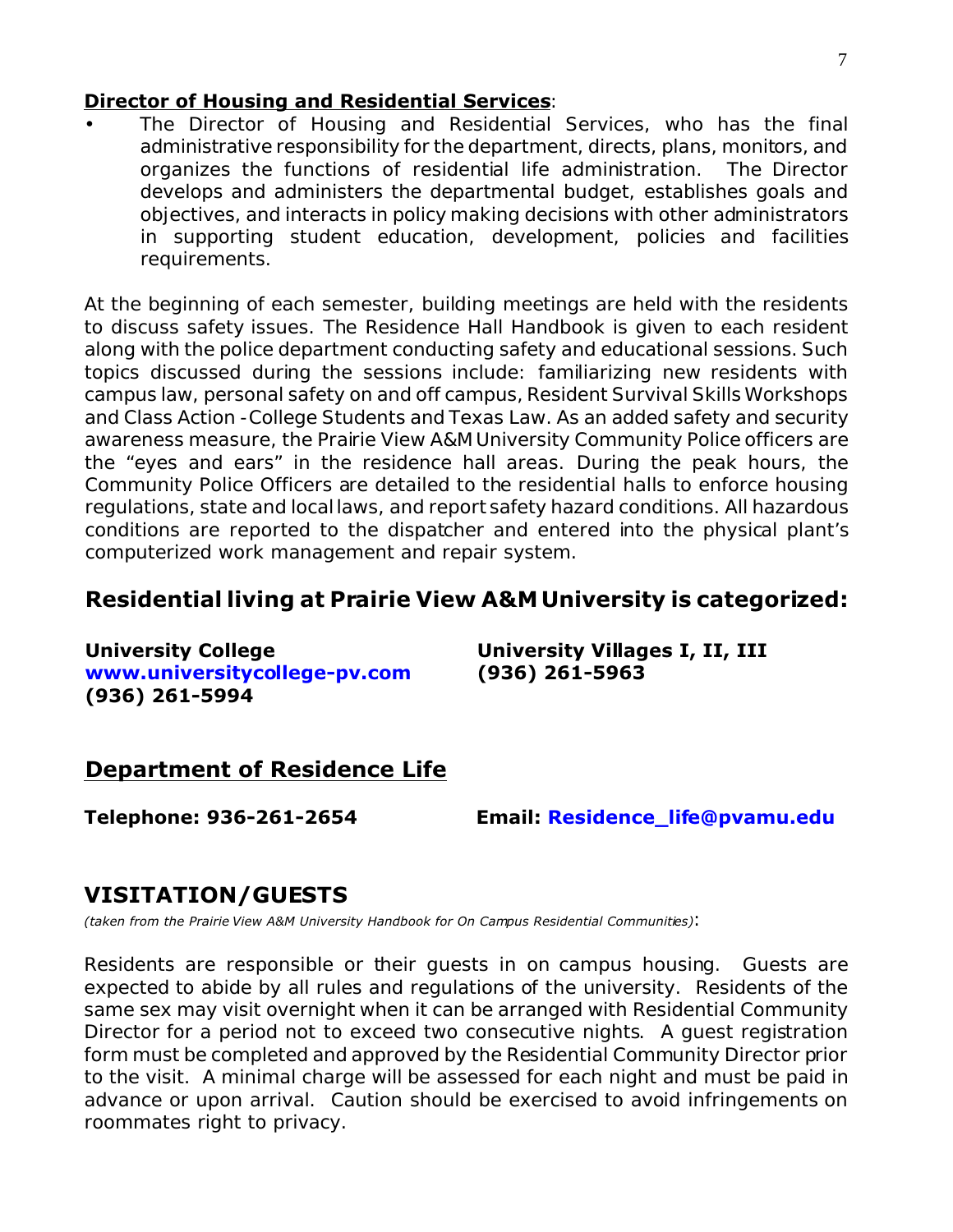#### **SAFETY REGULATIONS:**

It is the responsibility of each resident to be familiar with the policies and procedures formulated to ensure safety in the residence halls. Fire alarm and fire extinguishers are located throughout the halls. Any person(s) found tampering with an alarm, smoke detector or fire extinguisher will b disciplined severely. Fire drills are held regularly to acquaint students with emergency evacuation procedures**.** It is **MANDATORY** that all residents vacate the residence halls/apartments at the time of the drill. Those who do not, will be subject to disciplinary action.

#### **SECURITY CONSIDERATIONS IN MAINTENANCE OF CAMPUS FACILITIES**

The Prairie View A&M University Physical Plant Department maintains the University's buildings and grounds with a concern for safety and security. Inspections are made by the police department's security officers, police officers and physical plant repair and maintenance staff to spot any changes in interior and exterior lighting conditions.

The Community Policing/Crime Prevention Unit conducts lighting surveys and surveys of shrubbery on an "as required" basis and forwards reports to the Director of Physical Plant. These surveys address existing conditions and may include recommendations for repairs and improvements. Additionally, Prairie View A&M University Department of Public Safety officers spot and report hazardous conditions during the course of their normal patrols.

#### **REPORTING CRIMINAL ACTIVITY AND OTHER EMERGENCIES**

Prairie View A&M University Department of Public Safety's policy is to protect the rights, the safety and the welfare of the students, faculty, staff, and members of the community. The Prairie View A&M University community must note that it is extremely important that each person has the right to be free from act s and threats of violence. Everyone is expected and required to comply with all state, local and federal laws.

*Students, faculty, staff and visitors are encouraged to report all suspicious persons, activities, or crimes that are witnessed on campus and in the surrounding communities to the University Police Department immediately by calling 936-261-1375.*

*Any person living, studying, working and/or visiting the University campus who is victimized by, or has knowledge of a criminal action/offense or other emergency should immediately report such action, offense or emergency to the Prairie View A&M University Department of Public Safety or to any University official.*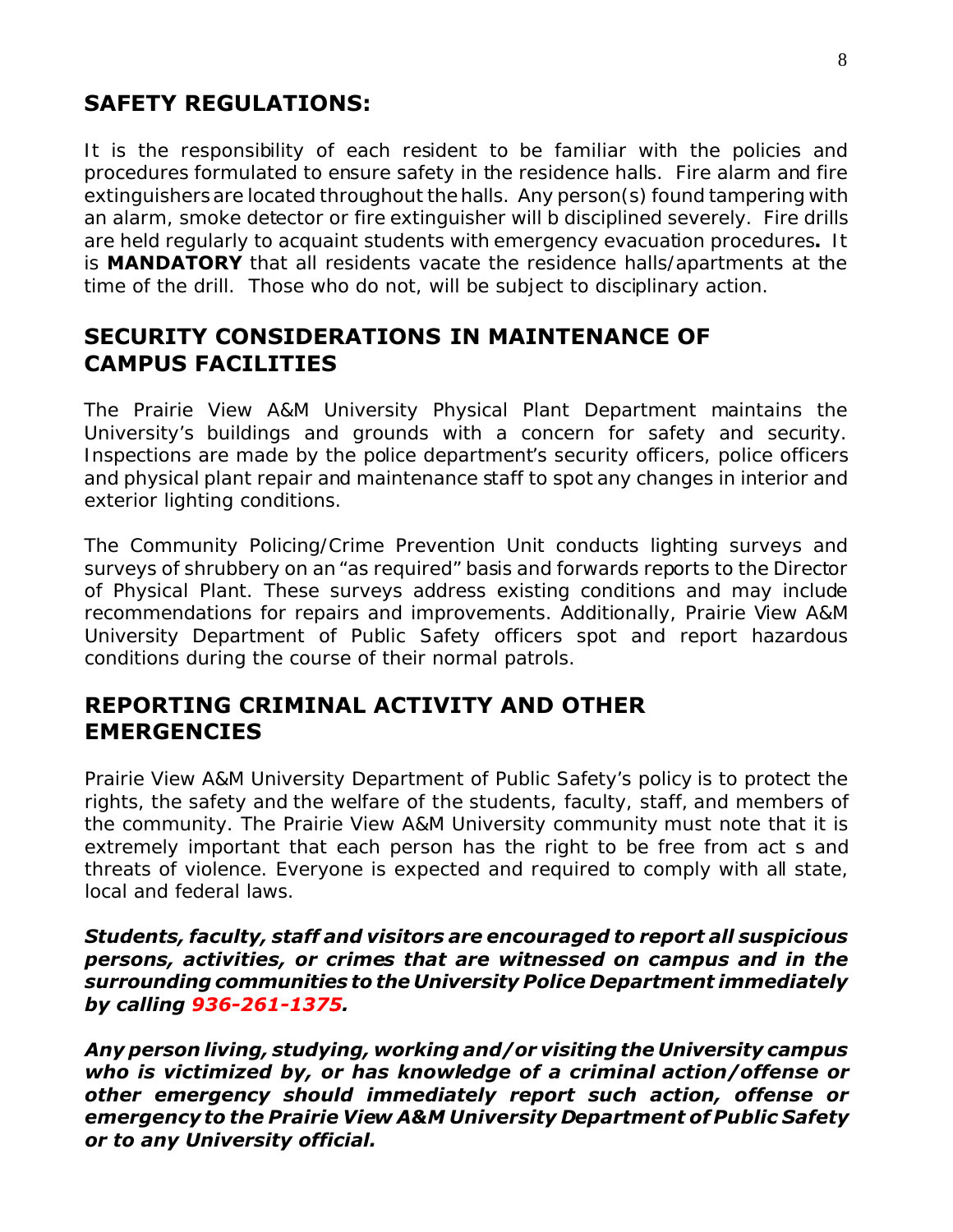#### **REPORTING CRIMINAL ACTIVITY AND OTHER EMERGENCIES** (contd.)

A Crime Statistics Report Form is issued to all university Vice Presidents, Deans, Department Heads, Human Resources, and Residential Administrators. If those administrators are aware of any crimes that occur on campus that are not reported to campus police, it is important that he/she forward their completed crime statistics form to the police investigation unit **promptly.**

#### *According to the Federal law, set forth by the "Jeanne Clery Disclosure of Campus Security Policy and Campus Crime Statistics Act," it is Prairie View A&M University's policy to report "statistics concerning the occurrence of certain criminal offenses reported to the local police agency or official of the institution.*

The police department encourages all students, faculty, staff and visitors to immediately report criminal incidents and other emergencies. Incidents may be reported in person or by dialing the non-emergency **(936) 261-1375**.

In emergency situations, dial the emergency number **4-911(on campus) or (936) 261-1375**, The Prairie View A&M University Department of Public Safety Headquarters is located across from the Physical Plant Building at the corner of Ann Preston and Reda Bland Evans Streets . Police officers are on duty 24 hours, 365 days a year for your convenience and safety. The police officers are in constant communication with the university's communications center. A campus police dispatcher is always available to receive calls. Shortly after a call is received an officer is dispatched to the location for assistance.

Prairie View A&M University ensures that any victim of crime will be treated with respect and dignity and will be administered all rights through university policy and the criminal justice system of the State of Texas. Students have a responsibility to the University and to themselves to understand and realize the potential consequences of breaking the law. All students are required to know the law. *The Student Handbooks are made available at Freshmen Orientation programs conducted by University College.* 

#### **Counselors with Confidential Reporting Procedures**

As a result of the negotiated rule-making process which followed the signing into law, the 1998 amendments to 20 USC Section 1092 (f), clarification was given to those considered to be campus security authorities. Campus "Pastoral Counselors" and Campus "Professional Counselors", when acting as such, are not considered to be a campus security authority and are not required to report crimes for inclusion into the annual disclosure of crime statistics. As a matter of policy, they are encouraged, if and when they deem it appropriate, to inform persons being counseled of the procedures to report crimes on a voluntary basis for inclusion into the annual crime statistics.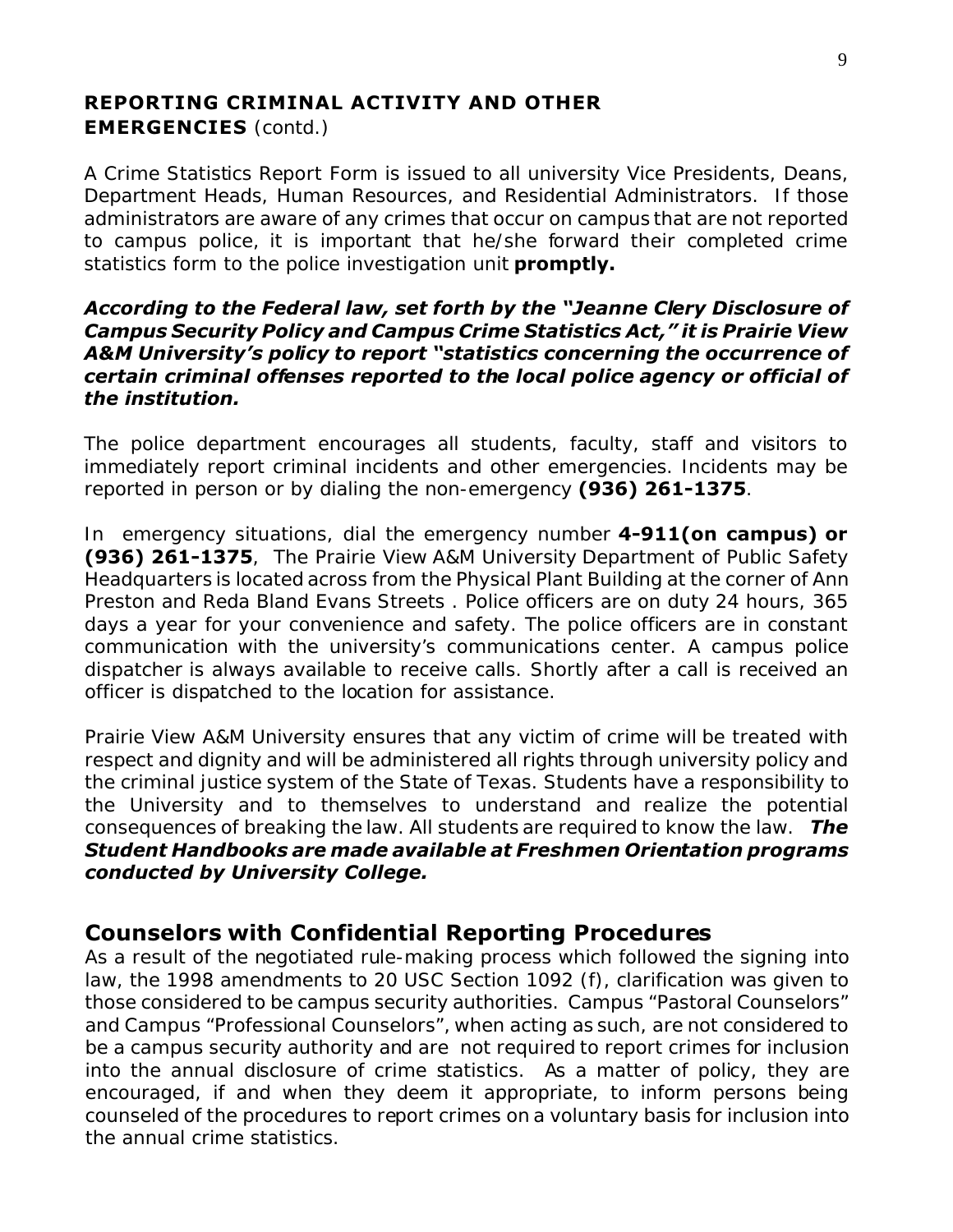#### **The rule-making committee defines counselors as:**

**Pastoral Counselor:** An employee of an institution who is associated with a religious order or denomination, recognized by that religious order or denomination as someone who provides confidential counseling and who is functioning within the scope of that recognition as a pastoral counselor.

**Professional Counselor:** An employee of an institution whose official responsibilities include providing psychological counseling to members of the institution's community and who is functioning within the scope of his or her license or certification.

#### **TIMLEY WARNINGS**

In the event that a situation arises, whether on or off campus, that, in the judgement of the Prairie View A&M University Department of Public Safety Chief of Police, constitutes an ongoing or continuing threat, a campus-wide "Timely Warning" will be issued. The alert will offer tips on how to avoid be coming a victim of a similar incident or crime and will be printed on a bright colored paper in the form of "Flyers" to attract attention.

#### **Additional Distribution of Timely Warning Notices**

The warning may also be issued through the **University Panther-net email system** to students, faculty and staff members. Additionally,, the warning may be broadcast on the university radio station **KPVU 91.3 FM.** Depending on the a particular circumstances of the crime, especially in all situations that could pose an immediate threat to the community, the Prairie View A&M University Department of Public Safety may also post a notice on the university web site at www.pvamu.edu providing the university community with more immediate notification. In such instances, a copy of the notice is posted in each residential apartment building. The university web site is immediately accessible via computer by all faculty, staff and students. Anyone with information warranting a **Timely Warning** should report the circumstances to the Prairie View A&M University Department of Public Safety office by phone (**936-261-1375)** or in person at the Dispatch office within the Public Safety, Central Receiving Building on the corner of Reda Bland Evans and Ann Preston Streets.

#### **Criminal Activity Off Campus**

Student Activities maintains contact with recognized fraternity and sorority organizations. University police members do not provide law enforcement service to off-campus residences of recognized fraternity and sorority organizations not are activities off-campus recognized by university authority. Criminal activity at recognized fraternity and sororities' residences is monitored and recorded by the respective city police department(s) in which they are housed (i.e., City of Prairie View, Waller, or Hempstead, Texas). The Prairie View A&M University Department of Public Safety enjoys a close working relation ship with the city of Prairie View Police Department , Waller Police Department, Hempstead Police Department, Texas Department of Public Safety, Texas Rangers and local FBI when violations of federal, state, or local laws surface. This cooperative team approach deals with situations as they arise as well as future concerns.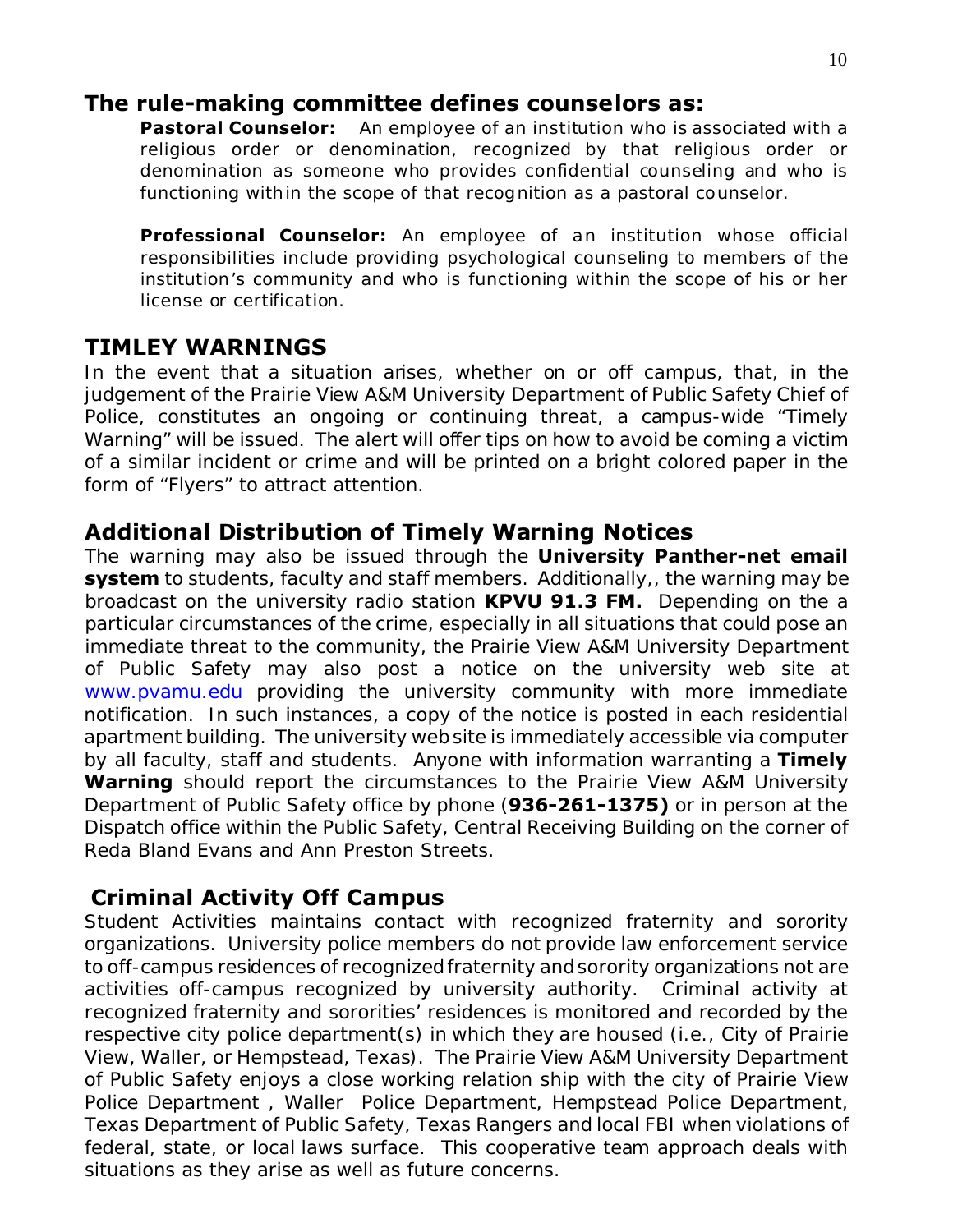**University Daily Bulletin/Daily Crime Logs** are records of all crimes that have occurred within the patrol jurisdiction of the campus police department. It includes **the date the crime was reported, the nature, date, time, and general location of each crime and the disposition of the complaint**. The University Daily Bulletin (Daily Crime Log) is also made available in the Department of Public Safety Dispatch office as well as the Department of Public Safety web site. This ensures that the public has an opportunity to view the notices in a timely manner.

#### **CRIME PREVENTION EDUCATION AND PROGRAMS**

Prairie View A&M University Department of Public Safety is "Community Policing Oriented" and uses a variety of crime prevention methods that also serve as early intervention programs. The department's belief is that the key to preventing crime is **"Awareness and Educational Programs."** The police department provides safety seminars and educational programs by police officers throughout the year in collaboration with Student Activities, Residential Life, New Student Orientation and the University's Counseling Center. The programs and seminars presented include Drugs/Alcohol, Driving Under the Influence (DUI), Rape Prevention, and Campus Safety and Security. A special session are held during freshman orientation to familiarize new students with campus law and personal safety on and off campus. The Department continues to pro-actively approach crime prevention through community policing efforts designed to enhance personal safety and help campus community members develop self-esteem, which contributes to a healthy community. All officers will continue to focus on crime prevention and early intervention programs on campus and throughout the surrounding communities.

The police department is available to assist campus departments and community organizations in planning, presenting and coordinating activities and programs. Below are some of the programs presented by the Prairie View A&M University Department of Public Safety:

- **Operation P. V. Identification-** A program designed to reduce theft on the Prairie View A&M University Campus. It involves engraving property with a unique identifier so that property can be easily returned if lost or stolen.
- **Community Policing Officer Program-** A program in which police officers are assigned to resident halls ton force housing regulations, and state and local laws, as well as to report safety hazard conditions. The officers are "eyes and ears" in the residence halls. The Officers are involved in the safety and security surveys of the campus buildings and grounds, crime prevention seminars, problem solving, customer service, distribution of campus safety and security literature.
- **Escort Service -** Faculty, staff and students are encouraged to request an escort to their vehicles when working late night hours. The services rendered by the Department of Public Safety Patrol service has played an important part in the increased visibility in buildings and on the grounds during the most demanding hours for services on the campus. Providing this vital ser vice is a proactive measure of preventing crime against persons on the grounds and in our campus buildings.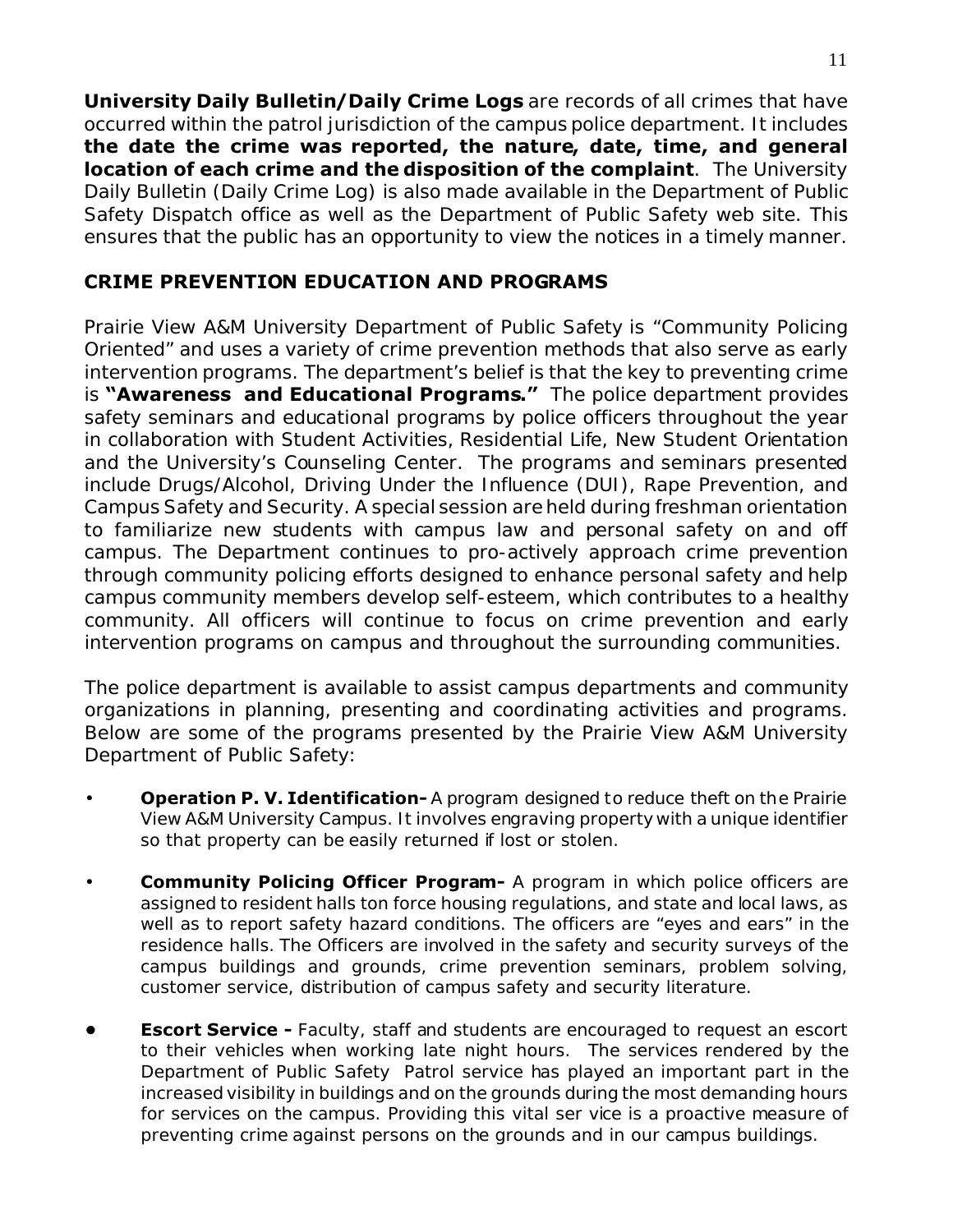#### **Programs** (contd.)

**• Forum on "The Prevention Of Alcohol Abuse"-** A program focused on binge drinking on and off campus, alcohol poisoning, alcohol related sexual assault, substance abuse and consequences of alcohol related offenses. The students participate in an alcohol-sensor demonstration and the fatal vision goggle demonstration. A software presentation of "Alcohol 101" is presented. The program was created to reduce the harm associated with misuse of alcohol. The program provides the physiological, psychological and legal information to college students to help make responsible decisions about drinking, as well as non-drinking. This activity serves as an alcohol awareness campaign utilizing the student newspaper (*The Panther*), alcohol posters, pamphlets, brochures, handouts, bookmarks, and banners. Throughout the year, the Community Police Officers serve as program facilitators on crime prevention/safety upon request by campus organizations, clubs and professional organizations on and off campus.

#### **ALCOHOL AND OTHER DRUG POLICY**

Prairie View A&M University requires all students, faculty, and staff to adhere to the established federal, state and local laws and regulations regarding alcohol and drugs. **The Substance Abuse Policy** clearly states: *"The use, manufacture, distribution (including selling), or possession of alcohol and other drugs on the University campus is prohibited."*

Prairie View A&M University is committed to a drug free workplace and educational environment. University administrators, supervisors, and University police are charged with the enforcement of this policy. Both student and employees are subject to prosecution under applicable state or federal laws. Prairie View A&M University Department of Public Safety does and will continue to cooperate with federal, state, local and other law enforcement agencies to enforce statutes governing illegal involvement with drugs and violations of state liquor laws including underage drinking.

These are criminal offenses and will be treated accordingly*.* Prairie View A&M University reserves the right to permanently dismiss any student or terminate any employee whose continued presence on campus and in the community constitutes a risk to the health, safety, or general well being of the University community or themselves. As a deterrent to alcohol and other drug use and abuse, the University supports, promotes and sponsors programs to enhance student, faculty, and staff awareness of the devastating effects and consequences of indulging in the use and abuse of alcohol and other drugs. Literature on alcohol and other drug use is distributed to students, faculty, and staff.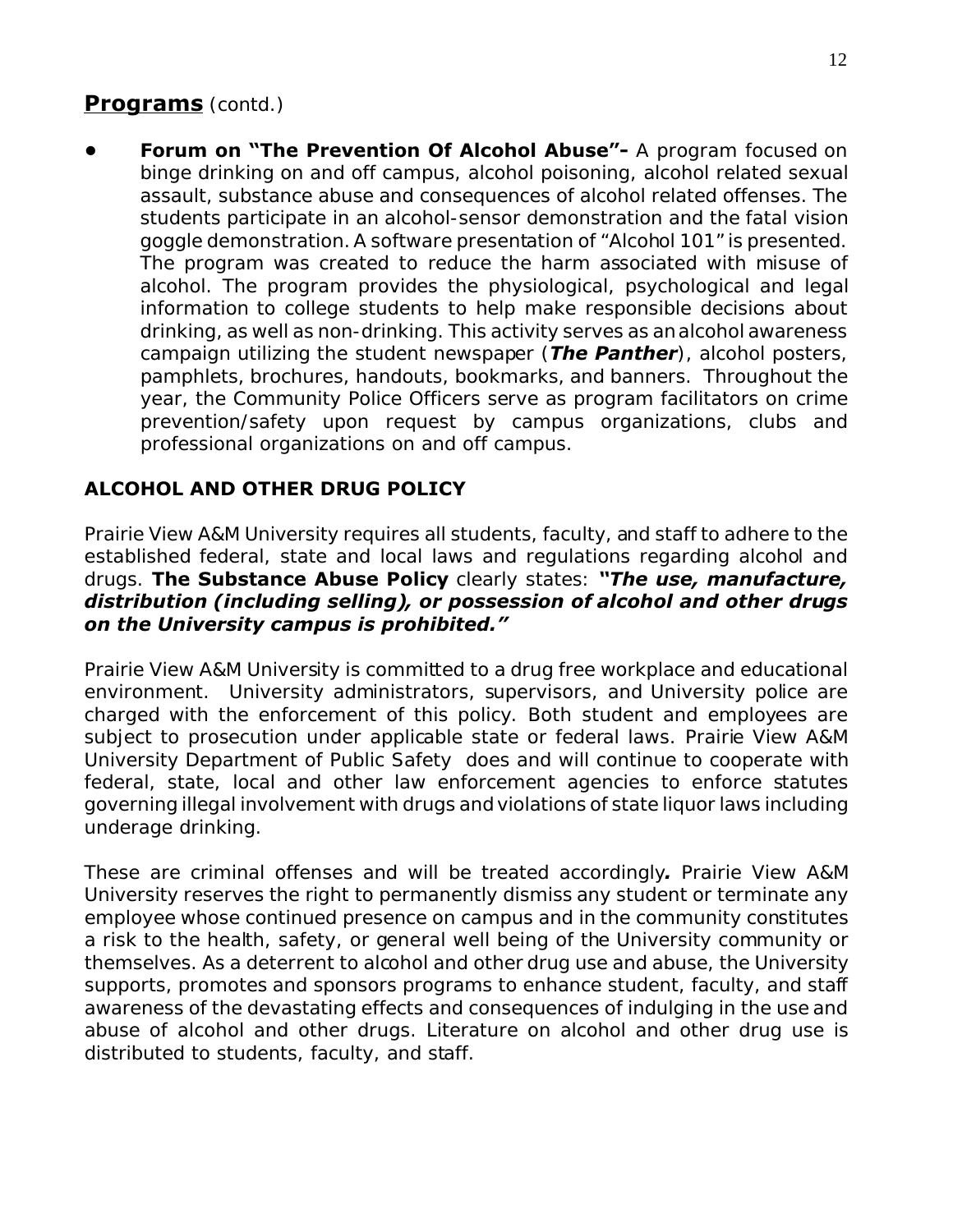#### **ALCOHOL AND OTHER DRUG POLICY**

In accordance with federal, state and local law, the following items are considered priorities regarding alcohol and other drug use:

- To inform students, faculty and staff that alcohol use is prohibited on campus.
- To provide educational programming to allow people to make informed choices regarding alcohol and other drug use when off campus; including choosing not to drink if you are underage.
- To provide students with appropriate and confidential counseling for alcohol and drug related issues.
- To vigorously support students who choose to adhere to Prairie View A&M University's **alcohol and drug policy** as well as federal and state laws regarding alcohol and other drug use.

The Prairie View A&M University Department of Public Safety encourages all students, faculty and staff to read the University's alcohol, and drug policy located in: Student Handbook

The **Prairie View A&M University Department of Public Safety** assists the counseling center with seminars and workshops in the residence halls and orientation classes. The seminars and workshops are designed to prevent alcohol and other drug use and abuse. In keeping with the spirit of the Attorney General's Task Force Report on Drinking by College Students, the Prairie View A&M University Department of Public Safety has developed a coalition with the Prairie View Police Department and the local Alcoholic Beverage Control Board.

#### **The Prairie View A&M University Community Policing Unit:**

- Provides pertinent information related to events and affairs involving alcohol on and off campus.
- Exchanges information and intelligence on all matters concerning alcohol use and abuse (legitimate or illegitimate activities).
- Assists the Prairie View A&M University Hearing Officer and the Counseling Center with information concerning alcohol misconduct off campus by Prairie View A&M University students.

The Department's ultimate goal is to prevent the use of alcohol on campus.

#### **INDIVIDUAL RESPONSIBILITY**

Prairie View A&M University stresses the responsibility of each community member to abide by the terms of the State of Texas and Prairie View A&M University's substance abuse policy. Prairie View A&M University encourages students, faculty and staff with concerns about their difficulty in dealing with alcohol and/or drug abuse to inquire about confidential/and medical support on and off campus.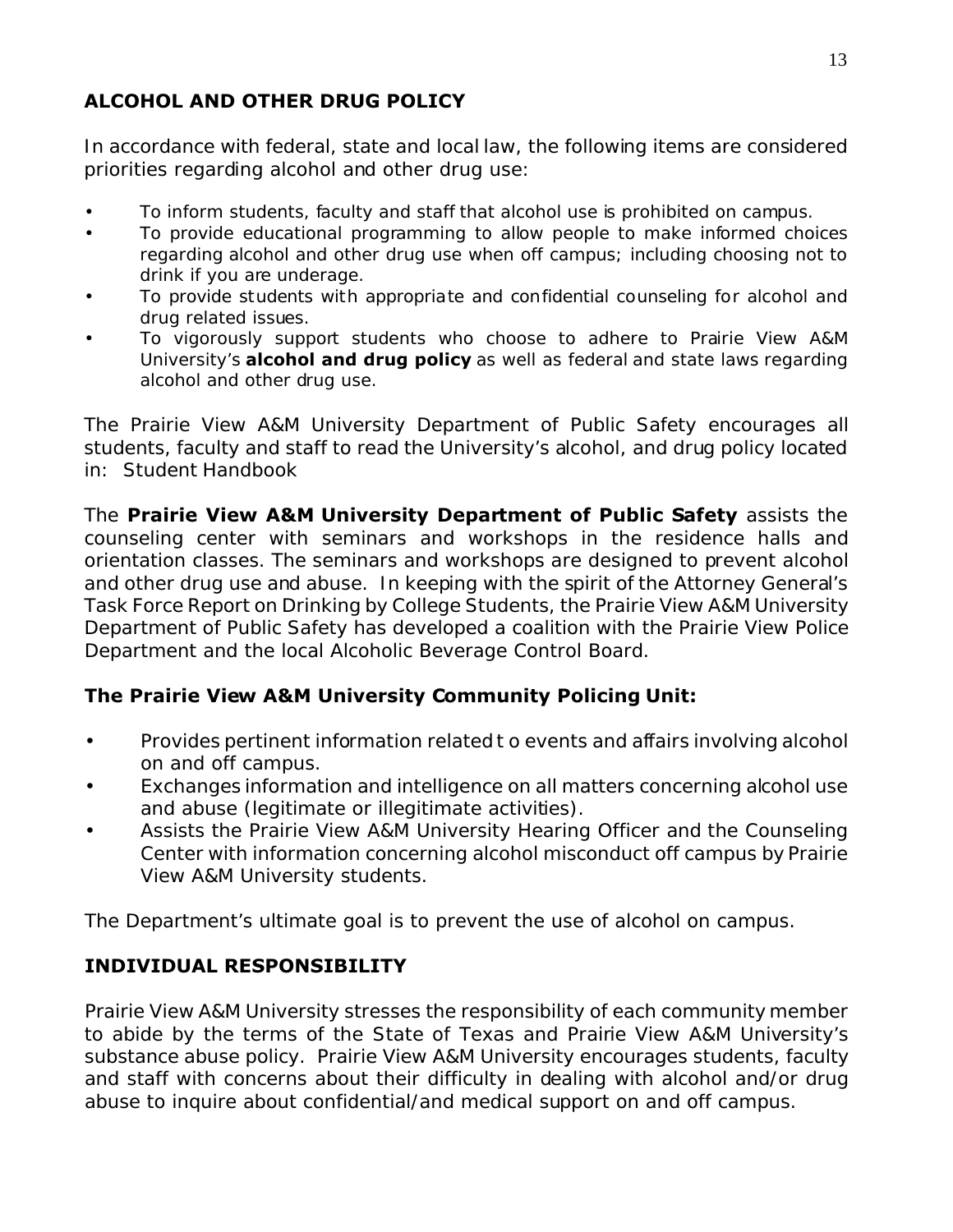#### **Prairie View A&M University Counseling Center Owens Franklin Health Center Office Hours: Monday through Friday, 8:00a.m. - 5:00p.m. Evening Sessions After 5:00p.m. - Arranged by appointment Appointments in person (936) 261-1400**

#### **SEXUAL ASSAULT AWARENESS AND EDUCATION POLICY**

Prairie View A&M University is committed to maintaining a learning and work environment that is free of the threat of unwelcome and unwanted sexual actions. **Sexual Assaults** are serious violations of the federal and state law, as well as the University's Student Judicial Code, faculty Standards, and University employee policies. The University prohibits sexual offenses in any form. It is unacceptable behavior and sexual offenders will not be tolerated. It is the University's responsibility to make every effort to see that the victim of a reported sexual assault is offered medical and psychological care and counseling. The use of threats, force or intimidation to engage in sexual intercourse or other sexual contact against the victim's will is illegal in the State of Texas. They are crimes under state laws that are punishable by fines and/or imprisonment. In addition, these actions are subject to civil suit for damages.

#### **V***iolation of the policy prohibiting sexual assault may lead to disciplinary actions, including reprimands, suspension, termination of employment or academic status as well as possible criminal prosecution.*

#### **Sex Offenses--Forcible**

Any sexual act directed against another person, forcible and /or against that person's will; or not forcible or against the person's will where the victim is incapable of giving consent.

**Forcible Rape ----**The carnal knowledge of a person, forcibly and/or against that person's will; or not forcibly or against the person's will where the victim is incapable of giving consent because of his/her temporary or permanent mental or physical incapacity (or because of his/her youth).

**Forcible Sodomy**--Oral or anal sexual intercourse with another person, forcibly and/or against that person's will; or not forcibly against the person's will where the victim is incapable of giving consent because of his/her temporary or permanent mental or physical incapacity.

**Sexual Assault With An Object**—The use of an object or instrument to unlawfully penetrate, however slightly, the genital or anal opening of the body of another person, forcible and/or against that person's will; or not forcible or against the persons will where the victim is incapable of giving consent because of his/her youth or because of his/her temporary or permanent mental or physical incapacity.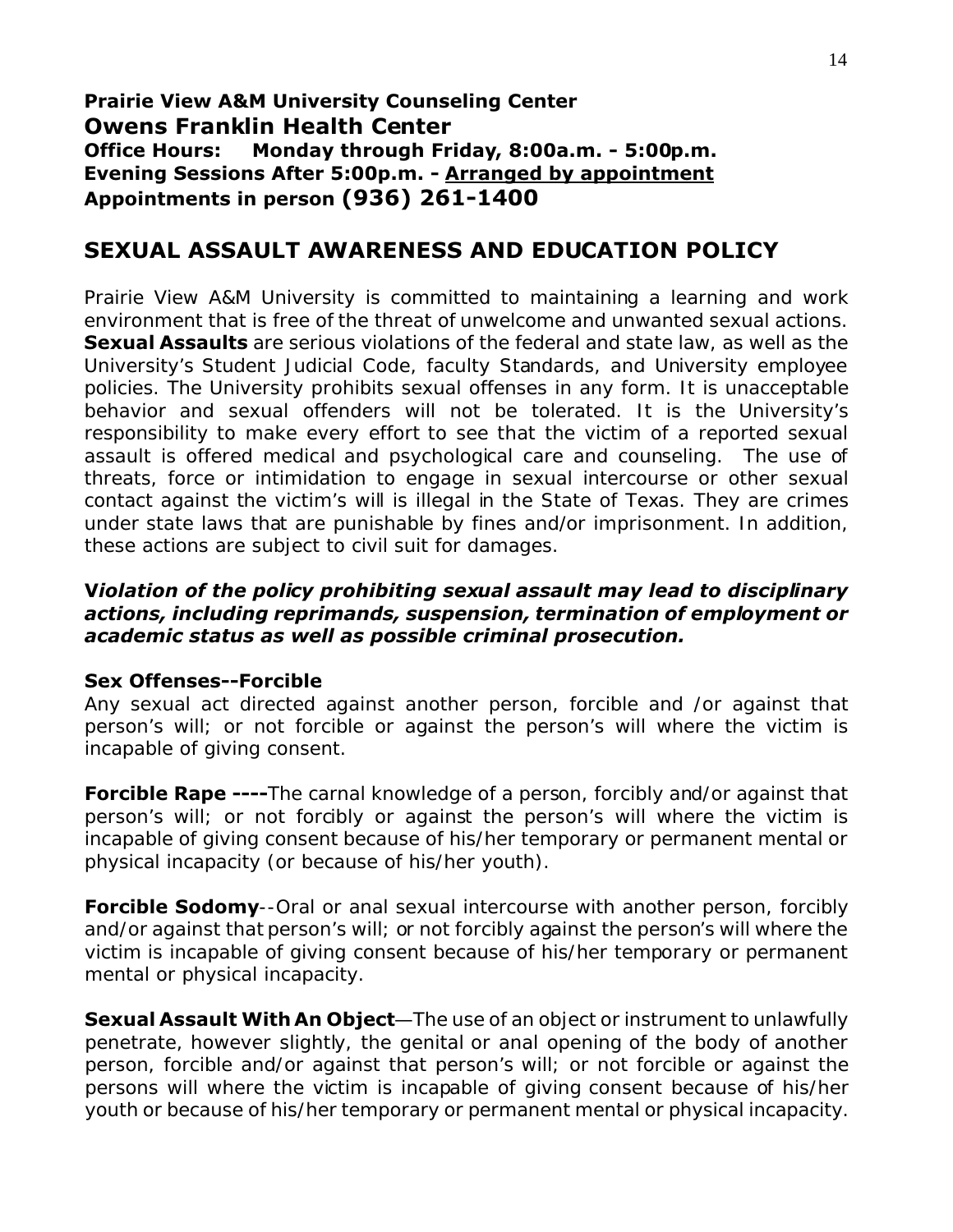#### **SEXUAL ASSAULT AWARENESS AND EDUCATION POLICY** *(contd.)*

**Forcible Fondling**—The touching of the private body parts of another person for the purpose of sexual gratification, forcible and/or against that person's will; or, not forcible or against the person will where the victim is incapable of giving consent because of his/her youth or because of his/her temporary or permanent mental or physical incapacity.

#### **Sex Offenses**-**Non-forcible**

Unlawful, non-forcible sexual intercourse.

**Incest**—Non-forcible sexual intercourse between persons who are related to each other within the degrees wherein marriage is prohibited by law.

**Statutory Rape**—Non-forcible sexual intercourse with a person who is under the statutory age of consent.

#### **Texas Code**



The above acts constitute sexual assault when they are committed against a person's will as evidenced by refusal of consent or through the use of force, threat, or intimidation; or against a person who, by virtue of mental incapacity or physical helplessness, is unable to understand the nature or consequences of the sexual act or unable to communicate an unwillingness to engage in the sexual act. This includes, but is not limited to, incapacity or helplessness caused by alcohol or other drugs.

Intoxication of the assailant shall not diminish the assailant's responsibility for sexual assaults.

**Acquaintance Rape** is sex against a person's will by someone the person knows:

- At least one-third of all reported rape victims know their attacker—as a date, steady relationship, or a casual friend.
- Teenage girls and young women more likely to be victims than any other age group. Acquaintance rapists use psychological pressure, as well as physical force.

#### *Being forced into having sex - even if it is by someone you know - is rape, and it is a crime. Nothing gives a person the right to assault anyone sexually or otherwise.*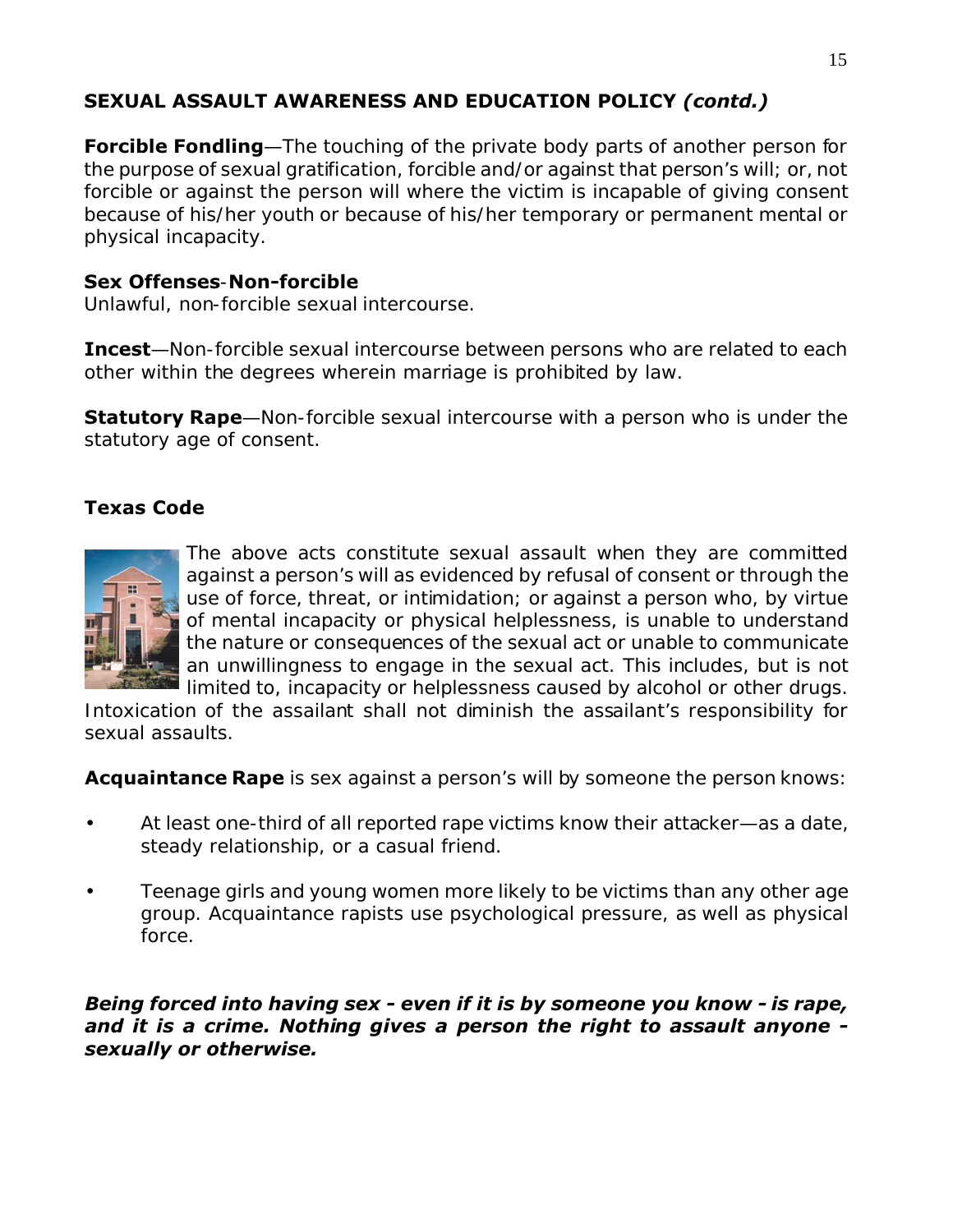#### **How To Protect Yourself**

- Before dating someone you do not know well, check the person out with friends.
- Plan to meet someplace where there are other people--a restaurant, a movie, a mall, or go with a group of friends.
- Be prepared to find your own transportation home. Carry change for a phone call to your parents or a friend and enough cash for a taxi.
- Don't get drunk or stoned. Remember drugs and alcohol decrease your ability to take care of your self and make sensible decisions.
- Clearly and firmly let your date know your limits before you get into a situation you cannot control.
- Do not leave a party, a concert, or a ball game with someone you just met.
- Trust your instincts. If you think something is not quite right or you feel uneasy, get to where there are other people or tell your date to leave - NOW. Be assertive.

#### **What To Do If You Or Someone Else Becomes a Victim of A Sexual Assault**

#### **Procedures For Reporting A Sex Offense**

If you are raped or sexually assaulted:

Get to a safe place as soon as you can.

*Contact Someone You Trust To Be With You And Support You*.

Try to preserve all physical evidence.

*If you do change clothes, put all clothing you were wearing at the time of the attack in a paper (not plastic) bag.*

**Get medical attention** as soon as possible to make sure you are physically well and to collect important evidence in the event you may later wish to take legal action.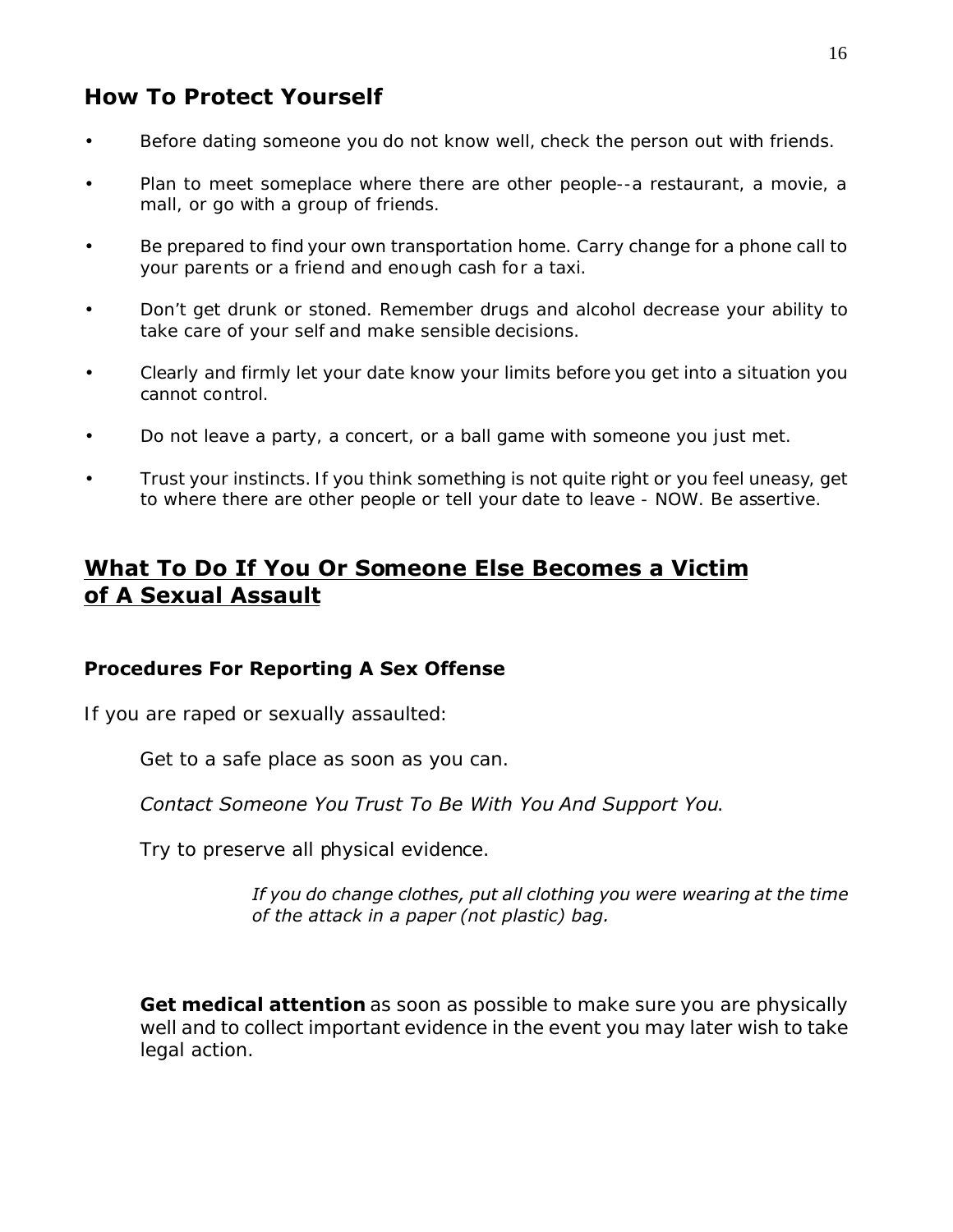#### **Changing Living And Academic Situations**

Prairie View A&M University will make every effort to assist a student that has been sexually assaulted if he or she requests a change in his/her living arrangement and/or academic situations. The Office of Student Affairs, the Office of Residential Life and the Office of Academic Affairs will make the necessary living and academic changes when such changes are reasonably available.

Sexual assault and sexual harassment education seminars and programs are offered to students, faculty, staff and the community. The education seminars and programs are conducted on a regular basis for freshman orientation, middle school safety programs, the residence halls, campus student organizations, campus professional organizations. The seminars/programs include Sexual Offenses, Acquaintance Rape/Date Rape, Personal Safety, Sexual Harassment, and Self Defense. In addition, the University Counseling Center (Owens-Franklin Health Center) provides Sexual Assault Awareness programs for the university and community.

#### **Contacts:**

#### **Prairie View A&M University Department of Public Safety: (936) 261-1375** *(emergency/police dispatch office)* **or Emergency 4-911 Prairie View A&M University Counseling Center(OFHC) (936) 261-1400**

#### **Response Sexual Assault**

- The Emergency Blue Phones are located strategically throughout the campus connect directly to the University Police Department.
- Talk with a counselor at Prairie View A&M University Counseling Center who will maintain confidentiality, help explain your options, give you information and provide emotional support.

If the student/victim of a sexual assault wishes to notify local police of an offcampus occurrence, the University will assist the student/victim with the notification. The University police will also assist with the compiling of information that is necessary to prosecute the suspect through both the criminal and University Judicial Systems. Prairie View A&M University is committed to maintaining a learning and work environment free from sexual harassment. The University prohibits the practice of sexual harassment and requires that its students and employees refrain from conduct which gives rise to allegations of sexual harassment.

**Sexual Harassment**, in any form, is unacceptable behavior and will not be condoned at **Prairie View A&M University**. *Violation of the policy prohibiting sexual harassment may lead to disciplinary actions, including reprimands, suspension, or termination of employment or academic status.*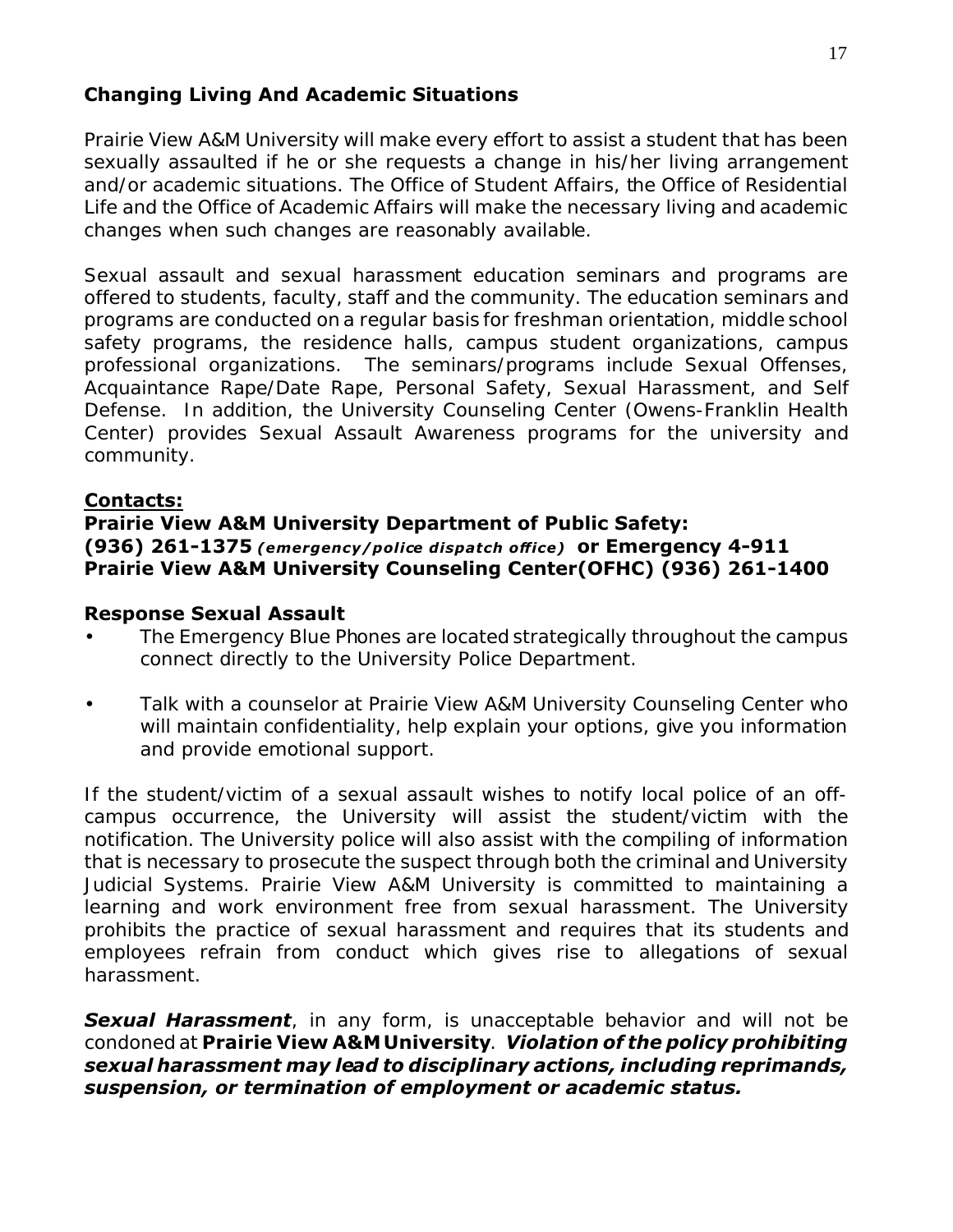**Sexual Harassment** is defined as any unwelcome sexual advances, requests for sexual favors, any type of sexual discrimination, verbal, nonverbal or physical conduct of a sexual nature when:

- **Such** conduct has the purpose or effect of creating an intimidating, hostile, or offensive educational or working environment or substantially interferes with student's academic performance, their emotional well-being and the attainment of career goals**; or**
- **Such** conduct interferes with an employee's work performance, causing the employee distress and inability to function effectively in the performance of his/her academic or job requirement; **or**
- **Such** conduct is used as the basis for decision about academic evaluation, employment, promotion, transfer, selection for training or performance evaluation. Students and employees who believe that they may have been sexually harassed, but are uncertain as to whether a complaint is justified or whether they wish to initiate a formal complaint, may discuss their concerns confidentially and informally with:

#### *Ms. Renee R. Williams, Equal Opportunity Officer Office of Institutional Relations and Public Service* **(936) 261-2123**

#### **Students may also consult**:

- University Counseling
- Vice President for Student Affairs

#### **SEX OFFENDER REGISTRY AND ACCESS TO RELATED INFORMATION**

Incarceration may remove a sex offender from the streets but it does nothing to prevent the offender from committing another crime when released. The federal **Campus Sex Crimes Prevention Act**, enacted on October 28, 2000, went into effect October 28, 2002. The law requires institutions of higher education to issue a statement advising the campus community where law enforcement agency information provided by a State concerning registered sex offenders may be obtained. It also requires sex offenders to register in a State to provide notice, as required under State law, of each institution of higher education in that State at which the person is employed, carries on a vocation, volunteers services or is a student.

Non-resident offenders entering the State for employment, to carry on a vocation, volunteer services or as a student attending school who are required to register in their state of residence or who would be required to register under this section if a resident of the State shall, within ten days of accepting employment or enrolling in school in the State be, required to register and re-register pursuant to this section.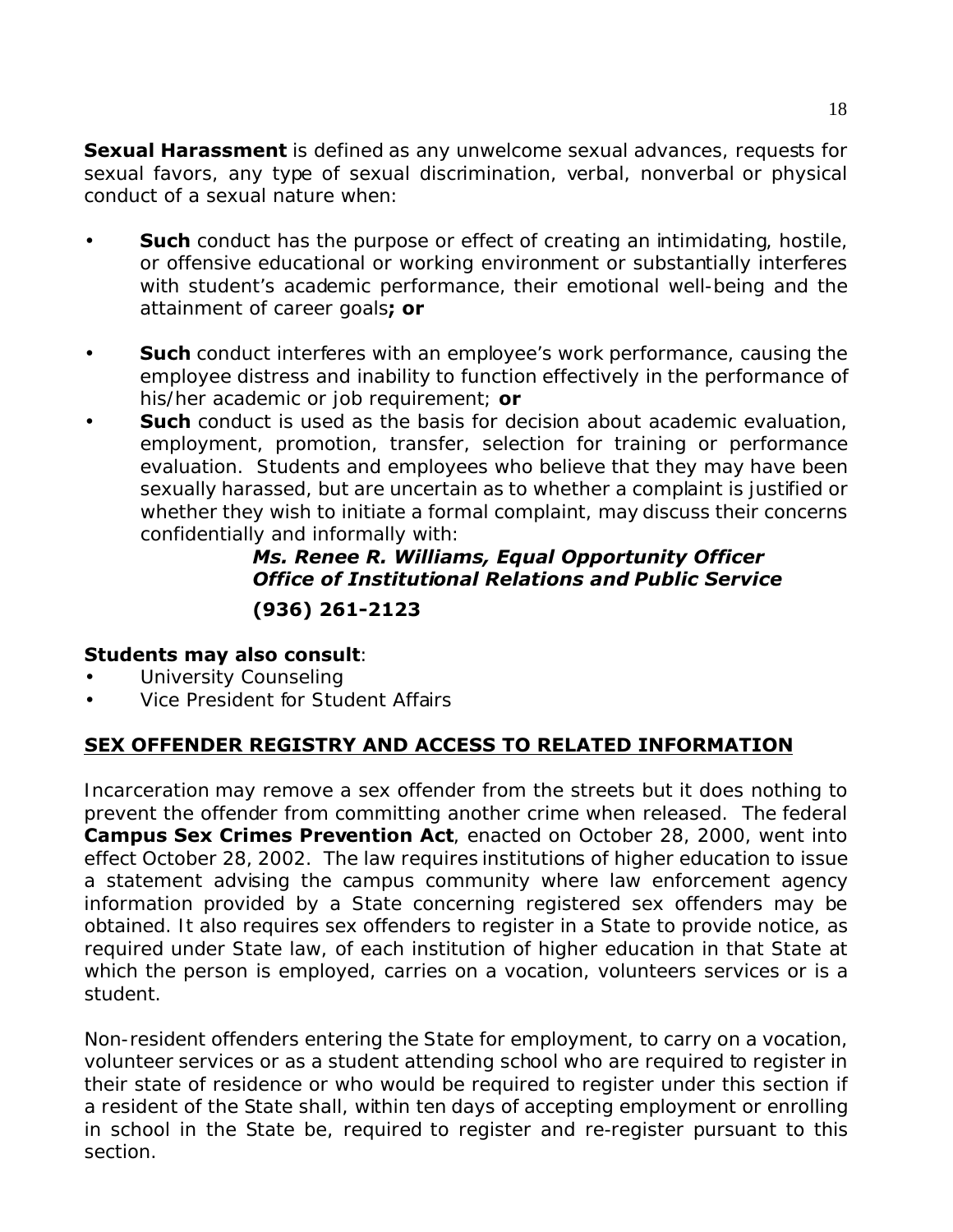#### **SEX OFFENDER REGISTRY AND ACCESS TO RELATED INFORMATION** (contd.)

For purposes of this section "student" means a person who is enrolled on a full-time or part-time basis, in any public or private educational institution, including any secondary school, trade or professional institution, or institution of higher education.

Information concerning offenders registered with the *Sex Offender and Crimes Against Minors Registry* may be disclosed to any person requesting information on a specific individual in accordance wit h the law. Information regarding a specific person requested pursuant to the law shall be disseminated upon receipt of an official request form that may be submitted directly to the State's Department of Public Safety or to the State Police through a local law-enforcement agency. The Texas Department of Public Safety shall make Registry information available upon request, to criminal justice agencies including local law -enforcement agencies through the Texas Criminal Information Network (TCIC). Registry information provided under this section shall be used for the purposes of the administration of criminal justice, for the public in general and children in particular. *Use of the information for purpose not authorized by this section is prohibited and a willful violation of this section with the intent to harass or intimidate another shall be punished as a Class 1 Misdemeanor.*

The Texas Department of Public Safety maintains a system for making certain Registry information on violent sex offenders publicly available by means of the Internet. The information made available includes the offender's name; all aliases which he has used or under which he may have been known; the date and locality of the conviction and a brief description of the offense; his date of birth, current address and photograph; and such other information as the State Police may from time to time determine is necessary to preserve public safety. The system is secure and is not capable of being altered except by or through the State Police. The system is updated each business day with newly received registrations and reregistrations. Pertinent web site addresses for securing related information:

#### **www.txdps.state.tx.us**

**(Click on "Crime Records" then "Sex Offender Registry)**

#### **JUDICIAL PROCEDURES**

Upon notification of an alleged violation, the accused shall not initiate any contact, directly or indirectly, with the accuser. Retaliation against the accuser or against any witness involved in the case by the accused or others acting on behalf of the accused shall be considered violation of the Code of Student Conduct.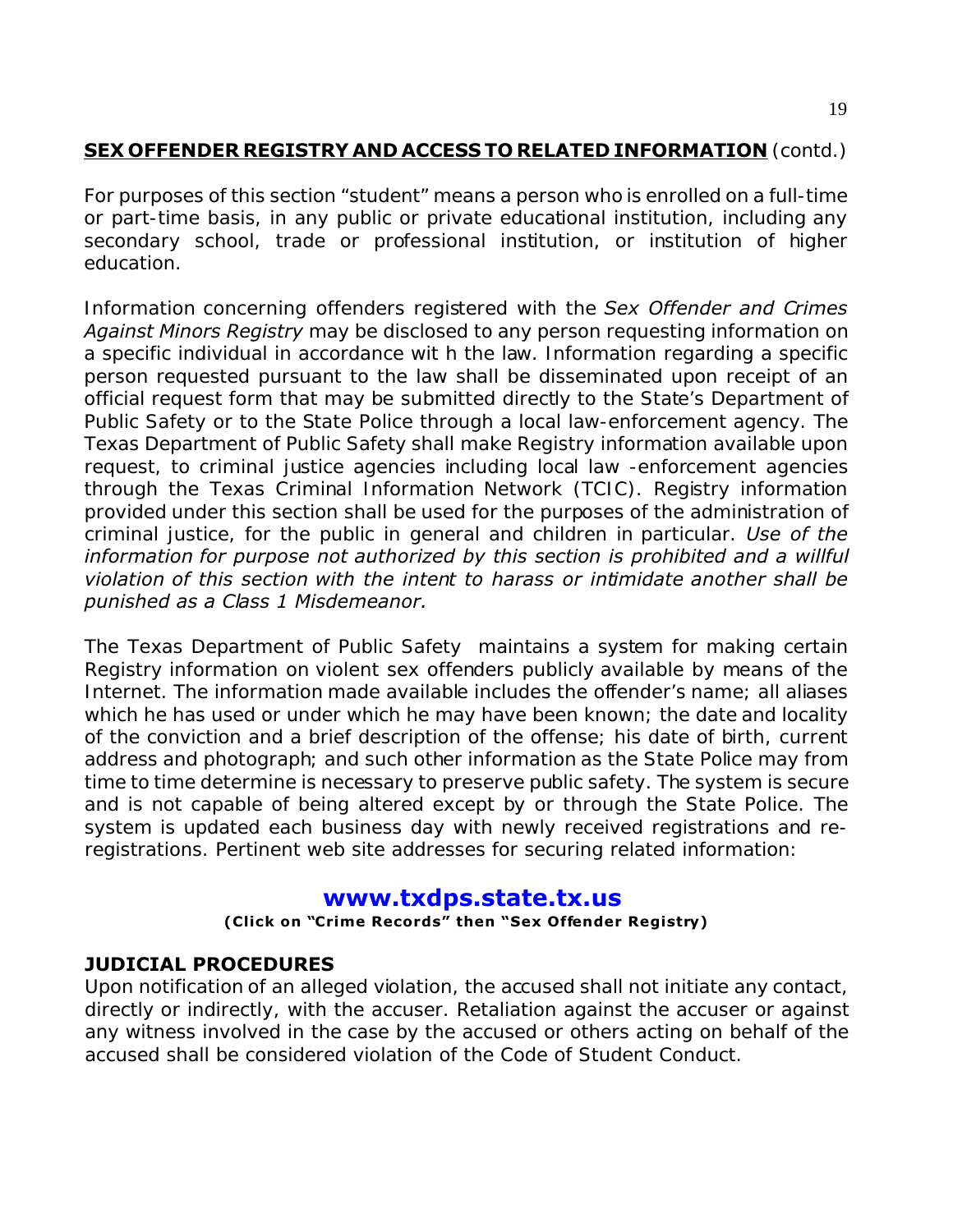#### **JUDICIAL PROCEDURES** (contd.)

#### **Sexual Offenses/Disciplinary Proceeding**

Both the accuser and the accused are entitled to the same opportunities to have other persons present during the campus disciplinary proceedings. In addition, both the accuser and the accused shall be informed of the outcome of any campus disciplinary proceeding brought as a result of the allegation of a sex offense.

#### **DISCIPLINARY SANCTIONS**

*Any of the following sanctions may be imposed individually or cumulatively upon students who violate the University's Code of Conduct. Sanctions imposed by a hearing body may not be increased under any circumstances.*

- **Restitution**
- **Disciplinary Probation**
- **Disciplinary Suspension**
- **Expulsion**
- **Summary Expulsion**
- **Minimum Sanctions for Alcohol Violations**
- **Minimum Sanctions for Illegal Drug Violations (Person found to be involved in the sale of illegal drugs will be subject to expulsion from the University)**
- **Community Service**
- **Warning**

#### **PROHIBITION OF HAZING ACTIVITIES**

#### **State Law on Hazing**

#### *Hazing unlaw ful: civil and cr iminal liability, duty of schoo l, etc., officials Fraternity/Sorority and Student Organizations are prohib ited from engaging in hazing.*

**HAZING -** includes actions by fraternity/sorority individuals or organizations that mistreat individual(s) in such a way as to cause or could cause bodily harm. Hazing activities that jeopardize the health of students are subject to criminal prosecution in Texas and University disciplinary action, even though the action is not severe enough to warrant criminal prosecution.

**Additional Definition of Hazing:** Any act that causes or is likely to cause serious physical or mental harm, or which tends to or actually injures, frightens, demeans, or disgraces any person; to annoy any student by playing abusive or ridiculous tricks upon them, endangering his/her life, frightening, scolding, beating, or harassing them, or subjecting them to personal indignity.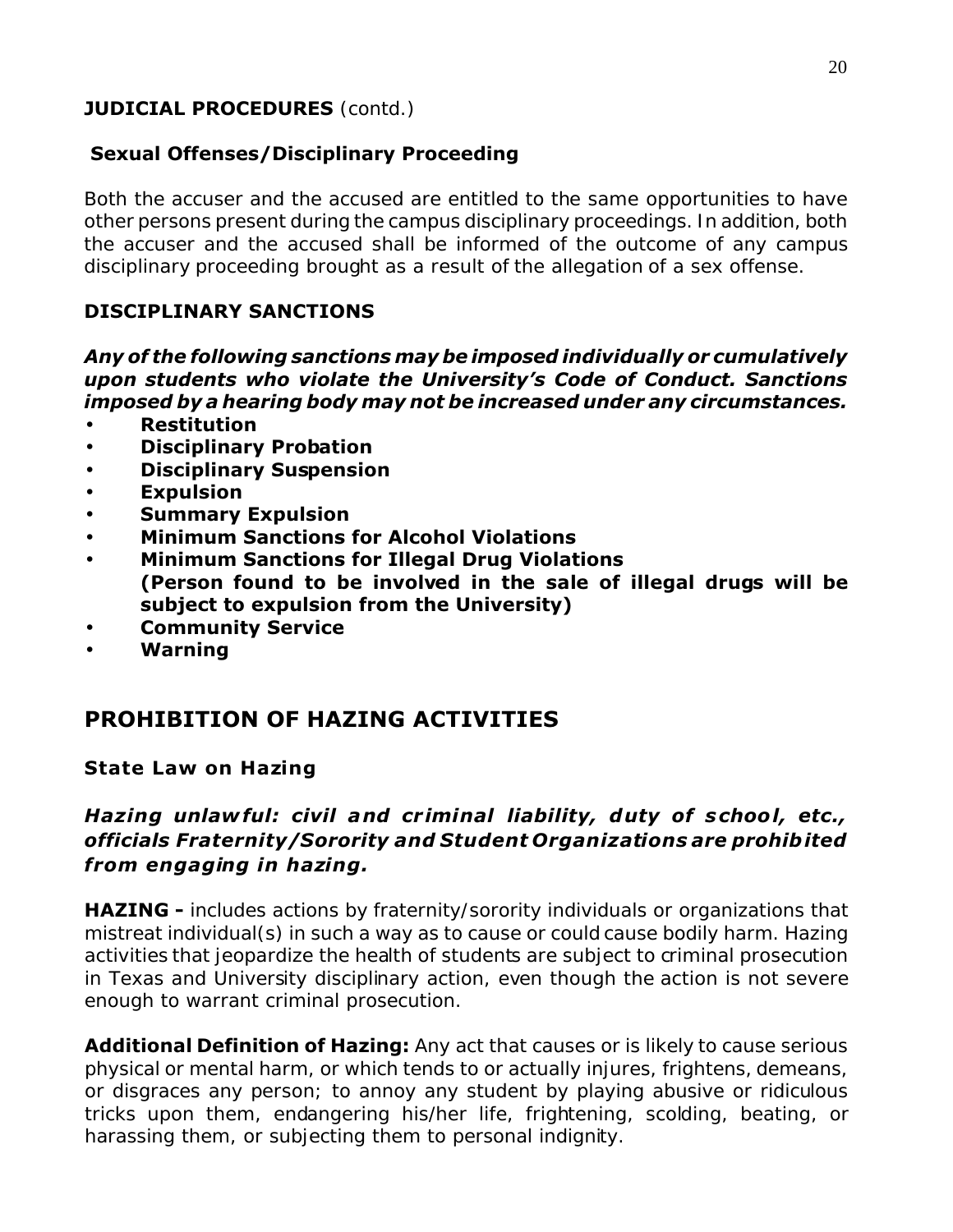#### **AMERICANS WITH DISABILITIES ACT (ADA)**

It is the policy and practice of Prairie View A&M University to comply with the Americans with Disabilities Act of 1990, Section 504 of the Rehabilitation Act of 1973, and state and local requirements regarding students with disabilities. Under these laws, no qualified individual with a disability shall be denied access to or participation in services or programs at Prairie View A&M University. In compliance with the Americans with Disabilities Act, the Prairie View A&M University Counseling Center has developed "Supporting Students through Disability Services" (SDS). Supporting Students through Disability Services at Prairie View A&M University is a resource provided by the University through the Counseling Center. Its purpose is to promote barrier-free environments and to provide reasonable accommodations (academic adjustments, auxiliary aids and services, training, consultation, and technical assistance) when needed.

The following definitions are used to report crimes listed in accordance with the Federal Bureau of Investigation Uniform Crime reporting guidelines and training guide for hate crime data collection. The definitions for murder and non-negligent manslaughter, negligent manslaughter, robbery, aggravated assault, burglary, motor vehicle theft, arson, illegal weapons possession violations, drug abuse violations, and liquor law violations are excerpted from the Uniform Crime Reporting Handbook. The definitions of sex offenses are excerpted from the National Incident-Based Reporting System Edition of the Uniform Crime Reporting Handbook or the UC Reporting Handbook: NIBS EDITION.

#### **Reportable Crimes**

**Murder and Non-negligent Manslaughter -** The willful (non-negligent) killing of one human being by another.

**Negligent Manslaughter-** The killing of another person through negligence.

**Robbery -**The taking, or attempting to take, anything of value under confrontational circumstances from t he control, custody, or care of another person by force or threat of force or violence and/or by putting the victim in fear of immediate harm.

**Aggravated Assault -** An unlawful attack by one person upon another wherein the offender uses a weapon or displays it in a threatening manner, or the victim suffers obvious severe or aggravated bodily injury involving apparent broken bones, loss of teeth, possible internal injury, severe laceration, or loss of consciousness.

**Motor vehicle Theft-**The theft of a motor vehicle.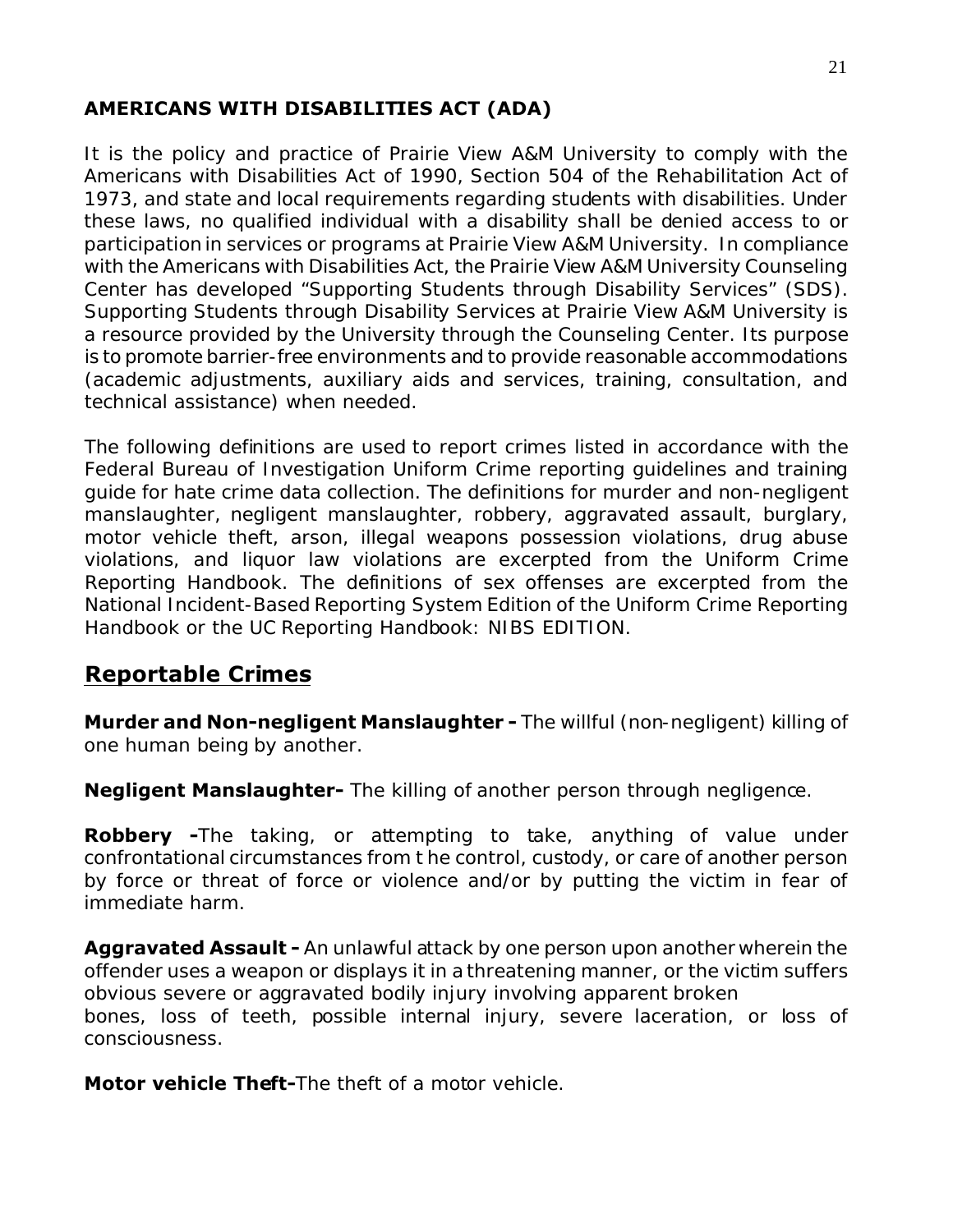#### **Reportable Crimes (contd.)**

**Arson** -To unlawfully and intentionally damage, or attempt to damage, any real or personal property by fire or incendiary device.

**Burglary/Breaking and Entering -**The unlawful entry into a building or other structure with the intent to commit a felony or a theft.

**Sexual Offenses, Forcible** -Any sexual act directed against another person, forcibly and/or against that person's will; or not forcibly or against the person's will where the victim is incapable of giving consent.

**Forcible Rape** -The carnal knowledge of a person, forcibly and/or against the person's will where the victim is incapable of giving consent because of his/her temporary or permanent mental or physical incapacity (or because of his/her youth).

**Forcible Sodomy-**Oral or anal sexual intercourse with another person, forcibly and/or against the person's will; or not forcibly or against the person's will where the victim is incapable of giving consent because of his/her youth or because of his/her temporary or permanent mental or physical incapacity.

**Sexual Assault With An Object -** To use an object or instrument to unlawfully penetrate, however slightly, the genital or anal opening of the body of another person, forcibly and/or against that person's will; or not forcibly or against the person's will where the victim is incapable of giving consent because of his/her youth or because of his/her temporary or permanent mental or physical incapacity.

**Forcible Fondling**-The touching of the private body parts of another person for the purpose of sexual gratification, forcibly and/or against that person's will; or not forcibly or against the person's will where the victim is incapable of giving consent because of his/her youth or because of his/her temporary or permanent mental incapacity.

**Sex Offenses, Non-forcible**- Unlawful, non-forcible sexual intercourse.

**Incest-**Non-forcible sexual intercourse between persons who are related to each other within the degrees wherein marriage is prohibited by law.

**Statutory Rape** -Non-forcible sexual intercourse with a person who is under the statutory age of consent.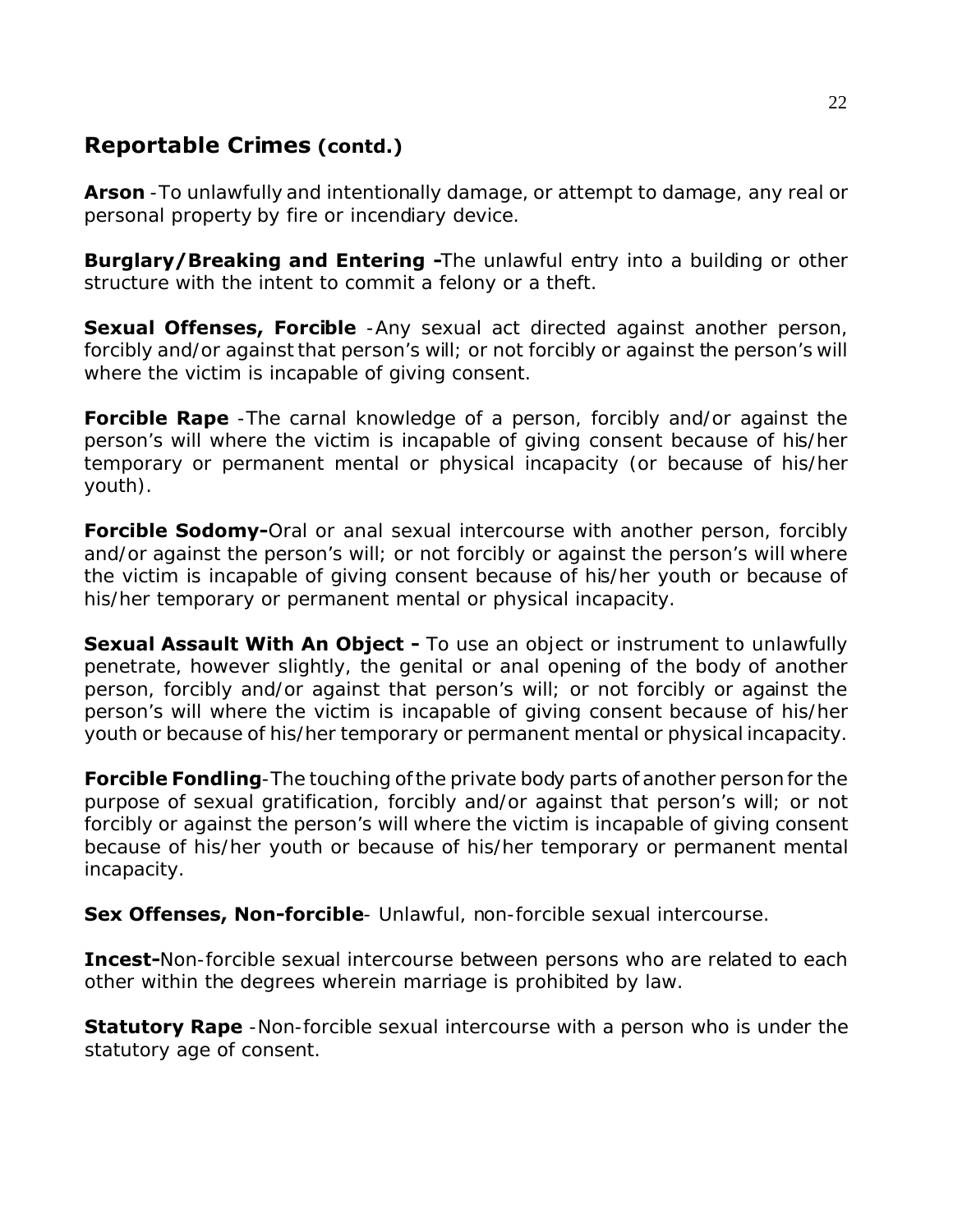#### **Reportable Crimes (contd.)**

 **Larceny/Theft Offenses**-The unlawful taking, carrying, leading, or riding away of property from the possession, or constructive possession, of another person.

**Liquor Law Violations-**The violation of laws or ordinances prohibiting the manufacture, sale, purchase, transportation, possession, or use of alcoholic beverages.

**Weapon Law Violations-**The violation of laws or ordinances prohibiting the manufacture, sale purchase, transportation, possession, concealment, or use of firearms, cutting instruments, explosives, incendiary devices, or other deadly weapons.

#### **Hate Crime**

A hate crime is one in which the victim is selected intentionally because of his or her actual or perceived race, gender, religion, sexual orientation, ethnicity, or disability. Prairie View A&M University must report by category of prejudice, and crime it reports in the grouping above, (except arrests for and persons referred for campus disciplinary action for liquor-law, drug-law, or weapons-law violations) and other crimes involving bodily injury reported to local police agency or campus security authority.

#### **CRIME STATISTICS**

The University's crime statistics include offenses that were reported to the University police, law enforcement agencies and other University officials of Prairie View A&M University who have significant responsibilities for students and campus acclivities. All criminal incidents are categorized in accordance with the Federal Bureau of Investigation Uniform Crime Reporting/Incident Based Reporting System (UC/NIBS) as guidelines and in accordance with the provisions of the Jeanne Clery Disclosure of Campus Security Policy and Campus Crime Statistics Act.

#### **GEOGRAPHICAL CATEGORIES**

#### **Crime Statistics must be reported by location:**

- On Campus-owned, contiguous, educational or student used
- In Dormitories or other student residences within the "on campus" area
- Non campus buildings or property; frats, non-contiguous owned and student used.
- Public property, streets, sidewalks, lots adjacent to "campus"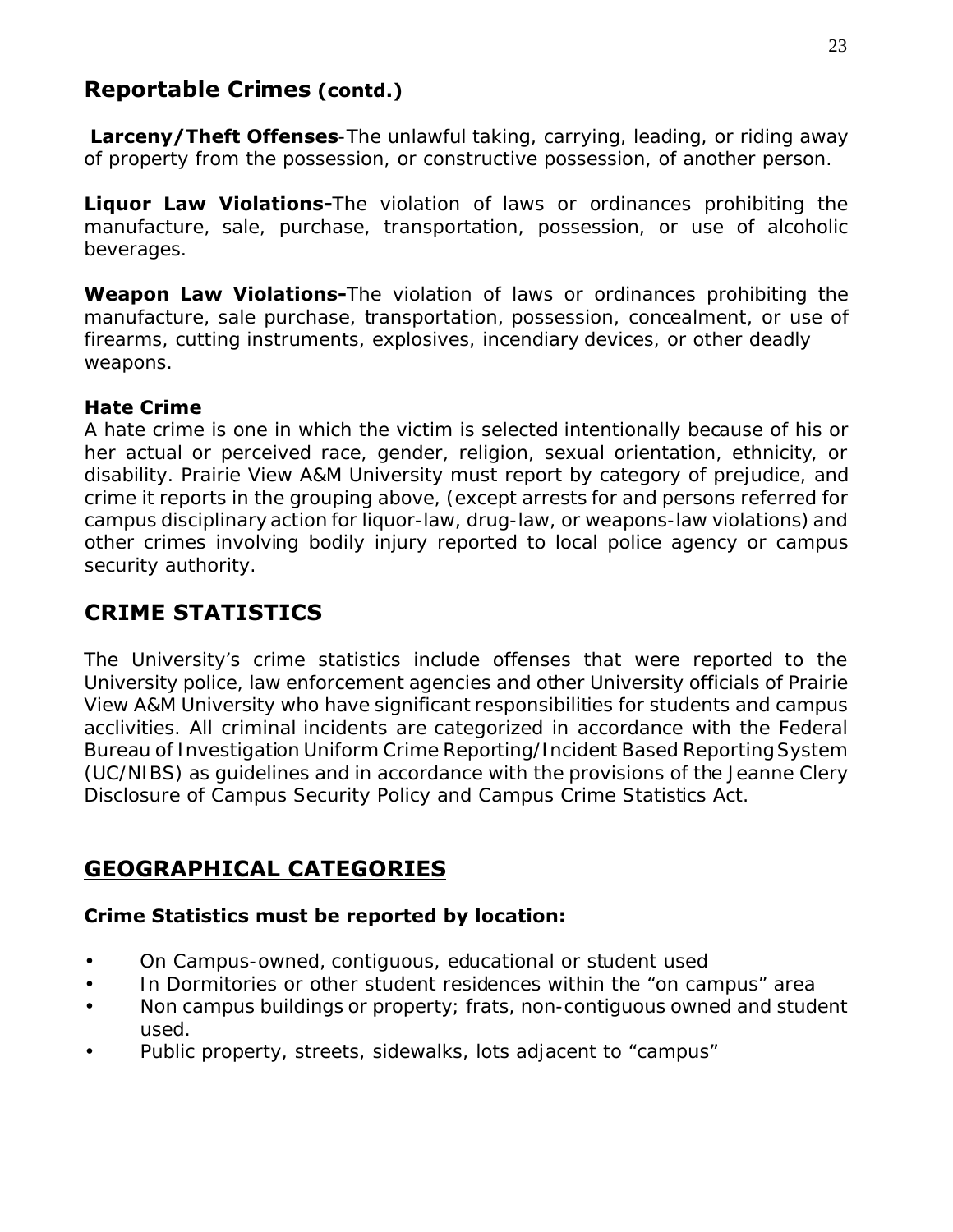#### **GEOGRAPHICAL CATEGORIES** (Contd.)

#### **On Campus** *(Contd .)*

- Any building or property owned or controlled by an institution of higher education within the same reasonably contiguous geographic area of the institution and used by the institution in direct support of or in manner related to, the institution's educational purposes, including residence halls.
- Any building or property within the same reasonably contiguous geographic area of the institution that is owned by the university.

#### **Student Residences**

• A subset of "on campus" crimes, that were reported to have occurred in dormitories or other residential facilities for students, on campus.

#### **Non-Campus Buildings or Property**

- Any building or property owned or controlled by a student organization officially recognized by the institution.
- Any building or property (other than a branch campus) owned or controlled by an institution of higher education that is used in direct support, of or in relation to the institution's educational purposes, is frequently used by students, and is not within the same reasonably contiguous geographic area of the institution.

#### **Public Property**

• All public property, including thoroughfares, streets, sidewalks, and parking facilities, that is within the campus or immediately adjacent or accessible from the campus.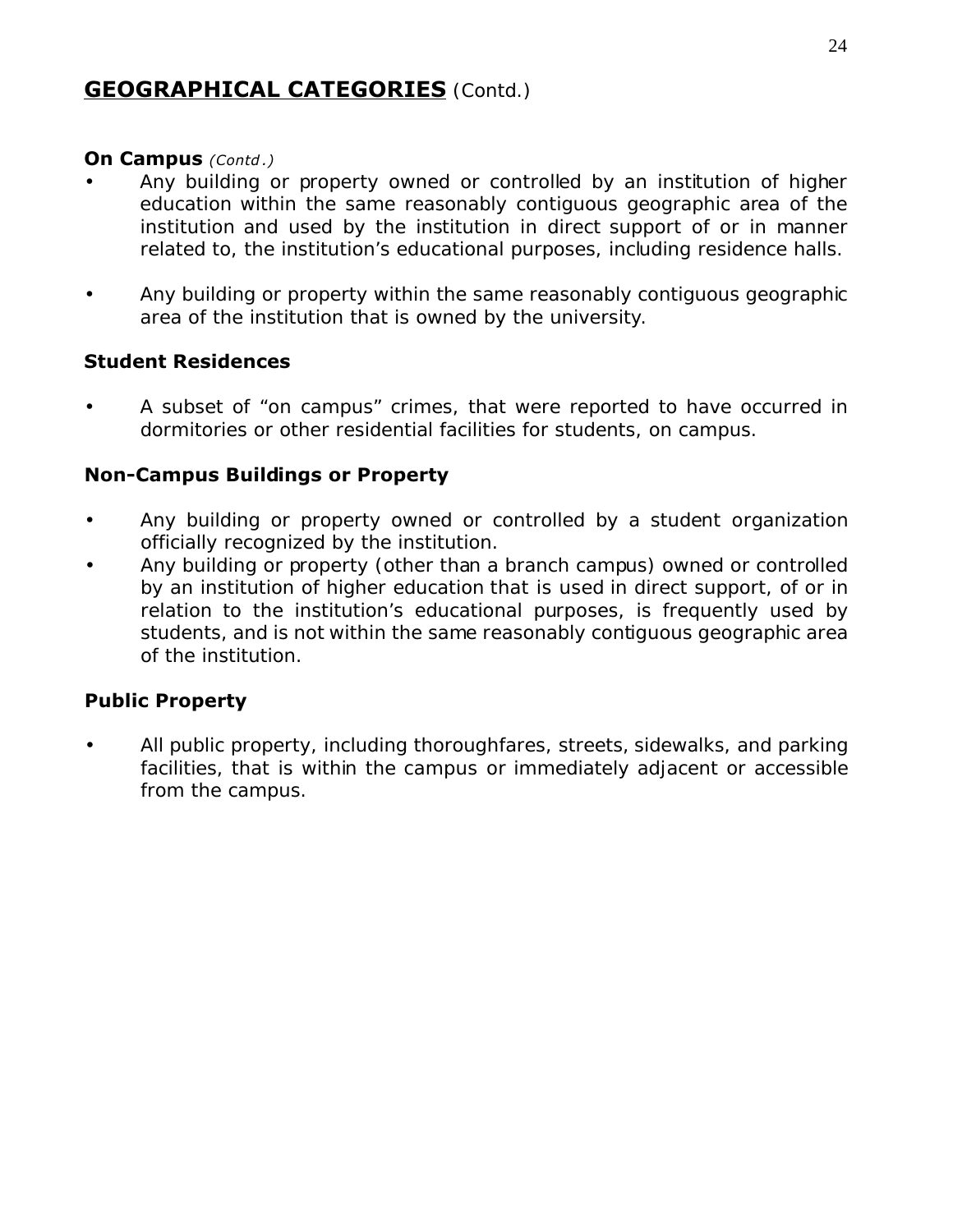| <b>Crimes</b>                 | <b>On Campus</b><br>(Residence Halls Only) |                         |                         |                         | <b>On Campus</b><br>(Non-Residence Halls) |                         |                  | <b>Non-Campus</b><br><b>Building/Property</b> |                  | <b>Contiguous</b><br><b>Public Property</b> |                  |                  |  |  |
|-------------------------------|--------------------------------------------|-------------------------|-------------------------|-------------------------|-------------------------------------------|-------------------------|------------------|-----------------------------------------------|------------------|---------------------------------------------|------------------|------------------|--|--|
| <b>Reported</b>               | 2005                                       | 2006                    | 2007                    | 2005                    | 2006                                      | 2007                    | 2005             | 2006                                          | 2007             | 2005                                        | 2006             | 2007             |  |  |
| <b>CRIMINAL HOMICIDE</b>      |                                            |                         |                         |                         |                                           |                         |                  |                                               |                  |                                             |                  |                  |  |  |
| Murder, Non-Negligent         | $\boldsymbol{0}$                           | $\boldsymbol{0}$        | $\boldsymbol{0}$        | $\boldsymbol{0}$        | $\boldsymbol{0}$                          | $\boldsymbol{0}$        | $\boldsymbol{0}$ | $\boldsymbol{0}$                              | $\boldsymbol{0}$ | $\boldsymbol{0}$                            | $\boldsymbol{0}$ | $\boldsymbol{0}$ |  |  |
| <b>Negligent Manslaughter</b> | $\boldsymbol{0}$                           | $\boldsymbol{0}$        | $\boldsymbol{0}$        | $\boldsymbol{0}$        | $\boldsymbol{0}$                          | $\boldsymbol{0}$        | $\boldsymbol{0}$ | $\boldsymbol{0}$                              | $\boldsymbol{0}$ | $\boldsymbol{0}$                            | $\boldsymbol{0}$ | $\boldsymbol{0}$ |  |  |
| <b>SEXUAL OFFENSES</b>        |                                            |                         |                         |                         |                                           |                         |                  |                                               |                  |                                             |                  |                  |  |  |
| Forcible                      | $\boldsymbol{0}$                           | $\overline{\mathbf{4}}$ | $\mathbf{1}$            | $\bf{0}$                | $\bf{0}$                                  | $\boldsymbol{0}$        | $\mathbf{0}$     | $\bf{0}$                                      | $\boldsymbol{0}$ | $\boldsymbol{0}$                            | $\boldsymbol{0}$ | $\boldsymbol{0}$ |  |  |
| Non-Forcible                  | $\boldsymbol{0}$                           | $\boldsymbol{0}$        | $\boldsymbol{0}$        | $\bf{0}$                | $\bf{0}$                                  | $\boldsymbol{0}$        | $\boldsymbol{0}$ | $\boldsymbol{0}$                              | $\boldsymbol{0}$ | $\boldsymbol{0}$                            | $\boldsymbol{0}$ | $\bf{0}$         |  |  |
| <b>Other Sexual Offenses</b>  | $\boldsymbol{0}$                           | $\boldsymbol{0}$        | $\boldsymbol{0}$        | $\boldsymbol{0}$        | $\boldsymbol{0}$                          | $\mathbf{1}$            | $\boldsymbol{0}$ | $\boldsymbol{0}$                              | $\boldsymbol{0}$ | $\boldsymbol{0}$                            | $\boldsymbol{0}$ | $\boldsymbol{0}$ |  |  |
| <b>Aggravated Assault</b>     | 11                                         | 5                       | $\mathbf{3}$            | 5                       | $\mathbf{1}$                              | $\overline{\mathbf{3}}$ | $\boldsymbol{0}$ | $\boldsymbol{0}$                              | $\boldsymbol{0}$ | $\boldsymbol{0}$                            | $\boldsymbol{0}$ | $\boldsymbol{0}$ |  |  |
| Robbery                       | $\mathbf{1}$                               | $\boldsymbol{0}$        | $\boldsymbol{0}$        | $\overline{2}$          | $\boldsymbol{0}$                          | $\bf{0}$                | $\boldsymbol{0}$ | $\bf{0}$                                      | $\boldsymbol{0}$ | $\boldsymbol{0}$                            | $\bf{0}$         | $\bf{0}$         |  |  |
| <b>Burglary</b>               | 97                                         | 77                      | 88                      | 15                      | 9                                         | 10                      | $\boldsymbol{0}$ | $\mathbf{0}$                                  | $\boldsymbol{0}$ | $\boldsymbol{0}$                            | $\boldsymbol{0}$ | $\boldsymbol{0}$ |  |  |
| Thefts                        | 39                                         | 57                      | 44                      | 114                     | 85                                        | 106                     | $\boldsymbol{0}$ | $\boldsymbol{0}$                              | $\boldsymbol{0}$ | $\boldsymbol{0}$                            | $\bf{0}$         | $\boldsymbol{0}$ |  |  |
| Motor Vehicle Theft           | $\overline{\mathbf{3}}$                    | $\boldsymbol{0}$        | $\boldsymbol{0}$        | 10                      | 14                                        | 5                       | $\mathbf{0}$     | $\mathbf{0}$                                  | $\boldsymbol{0}$ | $\boldsymbol{0}$                            | $\boldsymbol{0}$ | $\boldsymbol{0}$ |  |  |
| Arson                         | $\boldsymbol{0}$                           | $\boldsymbol{0}$        | $\boldsymbol{0}$        | $\mathbf{1}$            | $\mathbf{1}$                              | $\mathbf{1}$            | $\boldsymbol{0}$ | $\boldsymbol{0}$                              | $\boldsymbol{0}$ | $\boldsymbol{0}$                            | $\boldsymbol{0}$ | $\boldsymbol{0}$ |  |  |
| <b>ARRESTS</b>                |                                            |                         |                         |                         |                                           |                         |                  |                                               |                  |                                             |                  |                  |  |  |
| <b>Liquor Law Violation</b>   | $\boldsymbol{2}$                           | $\mathbf{1}$            | $\overline{\mathbf{4}}$ | $\boldsymbol{2}$        | $\boldsymbol{0}$                          | $\mathbf{1}$            | $\boldsymbol{0}$ | $\boldsymbol{0}$                              | $\boldsymbol{0}$ | $\mathbf{1}$                                | $\boldsymbol{0}$ | $\boldsymbol{0}$ |  |  |
| Drug Violation                | 6                                          | 14                      | 12                      | $\overline{\mathbf{4}}$ | $\overline{7}$                            | 9                       | $\boldsymbol{0}$ | $\boldsymbol{0}$                              | $\boldsymbol{0}$ | $\boldsymbol{0}$                            | $\boldsymbol{0}$ | $\bf{0}$         |  |  |
| <b>Weapon Possession</b>      | $\mathbf{1}$                               | $\mathbf{1}$            | $\overline{2}$          | $\overline{2}$          | $\mathbf{1}$                              | $\mathbf{3}$            | $\boldsymbol{0}$ | $\boldsymbol{0}$                              | $\boldsymbol{0}$ | $\mathbf{1}$                                | $\boldsymbol{0}$ | $\boldsymbol{0}$ |  |  |
| <b>REFERRALS</b>              |                                            |                         |                         |                         |                                           |                         |                  |                                               |                  |                                             |                  |                  |  |  |
| <b>Liquor Law Violation</b>   | $\boldsymbol{0}$                           | $\boldsymbol{0}$        | $\boldsymbol{0}$        | $\boldsymbol{0}$        | $\mathbf{3}$                              | $\boldsymbol{0}$        | $\mathbf{0}$     | $\boldsymbol{0}$                              | $\boldsymbol{0}$ | $\boldsymbol{0}$                            | $\boldsymbol{0}$ | $\boldsymbol{0}$ |  |  |
| Drug Violation                | $\overline{2}$                             | $\boldsymbol{0}$        | $\boldsymbol{0}$        | $\boldsymbol{0}$        | $\boldsymbol{2}$                          | $\boldsymbol{0}$        | $\mathbf{0}$     | $\boldsymbol{0}$                              | $\boldsymbol{0}$ | $\boldsymbol{0}$                            | $\boldsymbol{0}$ | $\boldsymbol{0}$ |  |  |
| <b>Weapon Possession</b>      | $\boldsymbol{0}$                           | $\boldsymbol{0}$        | $\boldsymbol{0}$        | $\boldsymbol{0}$        | $\boldsymbol{0}$                          | $\boldsymbol{0}$        | $\boldsymbol{0}$ | $\boldsymbol{0}$                              | $\boldsymbol{0}$ | $\boldsymbol{0}$                            | $\bf{0}$         | $\boldsymbol{0}$ |  |  |

## **PVAMU Main Campus - 2005-2007 Crime Report, Arrest and Referral Statistics**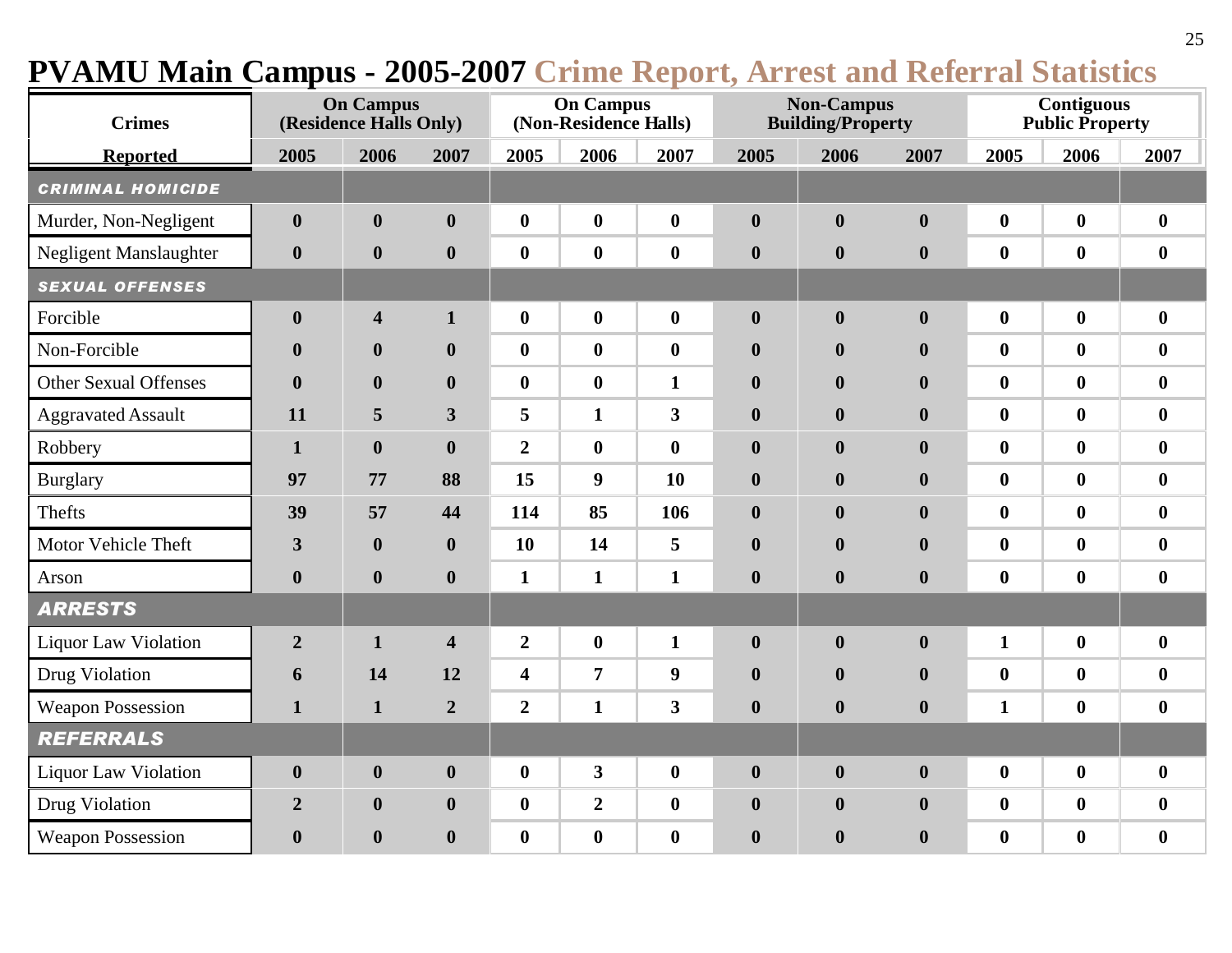## **PVAMU Main Campus - 2005-2007 Hate Crimes**

| <b>Crimes</b>                 | <b>On Campus</b><br>(Residence Halls Only) |                  |                  |                  | <b>On Campus</b><br>(Non-Residence Halls) |                  |                  | <b>Non-Campus</b><br><b>Building/Property</b> |                  |                  | <b>Contiguous</b><br><b>Public Property</b> |                  |  |
|-------------------------------|--------------------------------------------|------------------|------------------|------------------|-------------------------------------------|------------------|------------------|-----------------------------------------------|------------------|------------------|---------------------------------------------|------------------|--|
| <b>Reported</b>               | 2005                                       | 2006             | 2007             | 2005             | 2006                                      | 2007             | 2005             | 2006                                          | 2007             | 2005             | 2006                                        | 2007             |  |
| <b>CRIMINAL HOMICIDE</b>      |                                            |                  |                  |                  |                                           |                  |                  |                                               |                  |                  |                                             |                  |  |
| Murder, Non-Negligent         | $\boldsymbol{0}$                           | $\boldsymbol{0}$ | $\boldsymbol{0}$ | $\boldsymbol{0}$ | $\boldsymbol{0}$                          | $\boldsymbol{0}$ | $\boldsymbol{0}$ | $\boldsymbol{0}$                              | $\boldsymbol{0}$ | $\bf{0}$         | $\boldsymbol{0}$                            | $\boldsymbol{0}$ |  |
| <b>Negligent Manslaughter</b> | $\boldsymbol{0}$                           | $\boldsymbol{0}$ | $\boldsymbol{0}$ | $\boldsymbol{0}$ | $\boldsymbol{0}$                          | $\boldsymbol{0}$ | $\boldsymbol{0}$ | $\boldsymbol{0}$                              | $\boldsymbol{0}$ | $\boldsymbol{0}$ | $\boldsymbol{0}$                            | $\boldsymbol{0}$ |  |
| <b>SEXUAL OFFENSES</b>        |                                            |                  |                  |                  |                                           |                  |                  |                                               |                  |                  |                                             |                  |  |
| Forcible                      | $\boldsymbol{0}$                           | $\boldsymbol{0}$ | $\bf{0}$         | $\boldsymbol{0}$ | $\boldsymbol{0}$                          | $\boldsymbol{0}$ | $\boldsymbol{0}$ | $\boldsymbol{0}$                              | $\boldsymbol{0}$ | $\boldsymbol{0}$ | $\boldsymbol{0}$                            | $\boldsymbol{0}$ |  |
| Non-Forcible                  | $\boldsymbol{0}$                           | $\boldsymbol{0}$ | $\boldsymbol{0}$ | $\bf{0}$         | $\bf{0}$                                  | $\boldsymbol{0}$ | $\boldsymbol{0}$ | $\boldsymbol{0}$                              | $\boldsymbol{0}$ | $\boldsymbol{0}$ | $\boldsymbol{0}$                            | $\bf{0}$         |  |
| <b>Other Sexual Offenses</b>  | $\boldsymbol{0}$                           | $\boldsymbol{0}$ | $\boldsymbol{0}$ | $\boldsymbol{0}$ | $\bf{0}$                                  | $\boldsymbol{0}$ | $\boldsymbol{0}$ | $\boldsymbol{0}$                              | $\boldsymbol{0}$ | $\boldsymbol{0}$ | $\boldsymbol{0}$                            | $\boldsymbol{0}$ |  |
| <b>Aggravated Assault</b>     | $\boldsymbol{0}$                           | $\boldsymbol{0}$ | $\boldsymbol{0}$ | $\boldsymbol{0}$ | $\boldsymbol{0}$                          | $\boldsymbol{0}$ | $\mathbf{0}$     | $\boldsymbol{0}$                              | $\boldsymbol{0}$ | $\boldsymbol{0}$ | $\boldsymbol{0}$                            | $\boldsymbol{0}$ |  |
| Robbery                       | $\boldsymbol{0}$                           | $\boldsymbol{0}$ | $\boldsymbol{0}$ | $\bf{0}$         | $\bf{0}$                                  | $\bf{0}$         | $\boldsymbol{0}$ | $\boldsymbol{0}$                              | $\boldsymbol{0}$ | $\boldsymbol{0}$ | $\bf{0}$                                    | $\bf{0}$         |  |
| <b>Burglary</b>               | $\boldsymbol{0}$                           | $\boldsymbol{0}$ | $\boldsymbol{0}$ | $\bf{0}$         | $\bf{0}$                                  | $\boldsymbol{0}$ | $\boldsymbol{0}$ | $\mathbf{0}$                                  | $\boldsymbol{0}$ | $\boldsymbol{0}$ | $\bf{0}$                                    | $\boldsymbol{0}$ |  |
| Thefts                        | $\boldsymbol{0}$                           | $\boldsymbol{0}$ | $\boldsymbol{0}$ | $\bf{0}$         | $\bf{0}$                                  | $\boldsymbol{0}$ | $\boldsymbol{0}$ | $\boldsymbol{0}$                              | $\boldsymbol{0}$ | $\boldsymbol{0}$ | $\bf{0}$                                    | $\boldsymbol{0}$ |  |
| Motor Vehicle Theft           | $\boldsymbol{0}$                           | $\boldsymbol{0}$ | $\boldsymbol{0}$ | $\boldsymbol{0}$ | $\bf{0}$                                  | $\boldsymbol{0}$ | $\boldsymbol{0}$ | $\mathbf{0}$                                  | $\boldsymbol{0}$ | $\boldsymbol{0}$ | $\boldsymbol{0}$                            | $\boldsymbol{0}$ |  |
| Arson                         | $\boldsymbol{0}$                           | $\boldsymbol{0}$ | $\boldsymbol{0}$ | $\bf{0}$         | $\boldsymbol{0}$                          | $\boldsymbol{0}$ | $\boldsymbol{0}$ | $\boldsymbol{0}$                              | $\boldsymbol{0}$ | $\boldsymbol{0}$ | $\boldsymbol{0}$                            | $\boldsymbol{0}$ |  |
| <b>ARRESTS</b>                |                                            |                  |                  |                  |                                           |                  |                  |                                               |                  |                  |                                             |                  |  |
| <b>Liquor Law Violation</b>   | $\boldsymbol{0}$                           | $\boldsymbol{0}$ | $\boldsymbol{0}$ | $\boldsymbol{0}$ | $\boldsymbol{0}$                          | $\boldsymbol{0}$ | $\boldsymbol{0}$ | $\boldsymbol{0}$                              | $\boldsymbol{0}$ | $\boldsymbol{0}$ | $\boldsymbol{0}$                            | $\boldsymbol{0}$ |  |
| Drug Violation                | $\boldsymbol{0}$                           | $\boldsymbol{0}$ | $\boldsymbol{0}$ | $\bf{0}$         | $\boldsymbol{0}$                          | $\bf{0}$         | $\boldsymbol{0}$ | $\boldsymbol{0}$                              | $\boldsymbol{0}$ | $\boldsymbol{0}$ | $\bf{0}$                                    | $\boldsymbol{0}$ |  |
| <b>Weapon Possession</b>      | $\boldsymbol{0}$                           | $\boldsymbol{0}$ | $\boldsymbol{0}$ | $\boldsymbol{0}$ | $\boldsymbol{0}$                          | $\boldsymbol{0}$ | $\boldsymbol{0}$ | $\boldsymbol{0}$                              | $\boldsymbol{0}$ | $\bf{0}$         | $\bf{0}$                                    | $\bf{0}$         |  |
| <b>REFERRALS</b>              |                                            |                  |                  |                  |                                           |                  |                  |                                               |                  |                  |                                             |                  |  |
| <b>Liquor Law Violation</b>   | $\boldsymbol{0}$                           | $\boldsymbol{0}$ | $\boldsymbol{0}$ | $\boldsymbol{0}$ | $\boldsymbol{0}$                          | $\boldsymbol{0}$ | $\boldsymbol{0}$ | $\boldsymbol{0}$                              | $\boldsymbol{0}$ | $\boldsymbol{0}$ | $\boldsymbol{0}$                            | $\boldsymbol{0}$ |  |
| Drug Violation                | $\boldsymbol{0}$                           | $\boldsymbol{0}$ | $\boldsymbol{0}$ | $\boldsymbol{0}$ | $\bf{0}$                                  | $\boldsymbol{0}$ | $\boldsymbol{0}$ | $\mathbf 0$                                   | $\boldsymbol{0}$ | $\boldsymbol{0}$ | $\bf{0}$                                    | $\bf{0}$         |  |
| <b>Weapon Possession</b>      | $\boldsymbol{0}$                           | $\boldsymbol{0}$ | $\boldsymbol{0}$ | $\boldsymbol{0}$ | $\boldsymbol{0}$                          | $\boldsymbol{0}$ | $\boldsymbol{0}$ | $\boldsymbol{0}$                              | $\boldsymbol{0}$ | $\boldsymbol{0}$ | $\boldsymbol{0}$                            | $\boldsymbol{0}$ |  |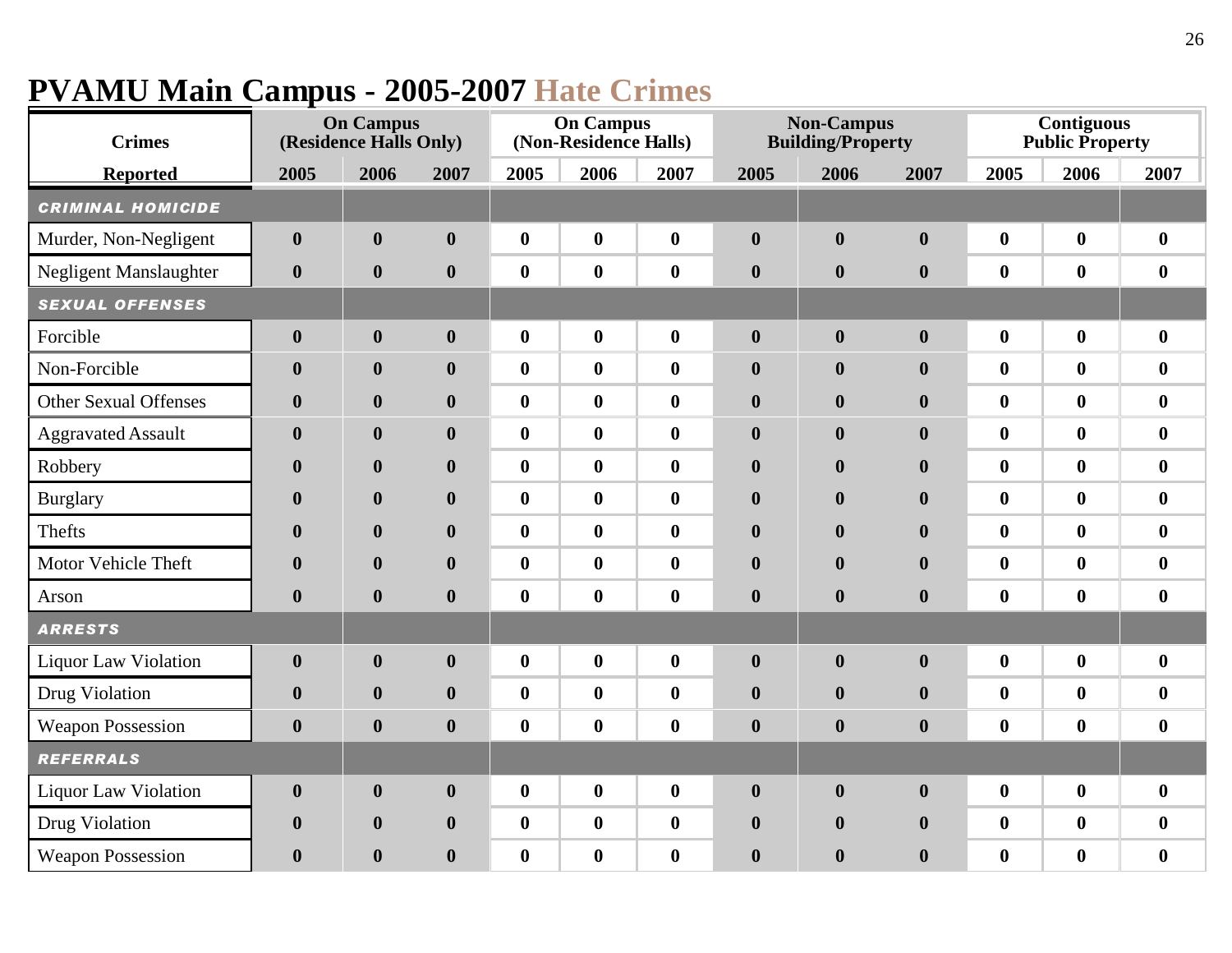#### **Crimes On Campus (Residence Halls Only) On Campus (Non-Residence Halls) Non-Campus Building/Property Contiguous Public Property Reported 2005 2006 2007 2005 2006 2007 2005 2006 2007 2005 2006 2007** *CRIMINAL HOMICIDE* Murder, Non-Negligent **0 0 0 0 0 0 0 0 0 0 0 0** Negligent Manslaughter **0 0 0 0 0 0 0 0 0 0 0 0** *SEXUAL OFFENSES*  Forcible **0 0 0 0 0 0 0 0 0 0 0 0** Non-Forcible | 0 0 0 0 0 0 0 0 0 0 0 Other Sexual Offenses **0 0 0 0 0 0 0 0 0 0 0 0** Aggravated Assault **0 0 0 0 0 0 0 0 0 0 0 0 0 0 0 0 0** Robbery 0 0 0 0 0 0 0 0 0 0 0 Burglary **0 0 0 0 0 0 0 0 0 0 0 0** Thefts **0 0 0 1 0 1 0 0 0 0 0 0** Motor Vehicle Theft **0 0 0 0 0 0 0 0 0 0 0 0** Arson 0 0 0 0 0 0 0 0 0 0 0 0 0 0 *ARRESTS* Liquor Law Violation **0 0 0 0 0 0 0 0 0 0 0 0** Drug Violation **0 0 0 0 0 0 0 0 0 0 0 0** Weapon Possession **0 0 0 0 0 0 0 0 0 0 0 0** *REFERRALS* Liquor Law Violation **0 0 0 0 0 0 0 0 0 0 0 0** Drug Violation **0 0 0 0 0 0 0 0 0 0 0 0** Weapon Possession **0 0 0 0 0 0 0 0 0 0 0 0**

## **Houston Nursing Center - 2005-2007** *Crime Report, Arrest and Referral Statistics*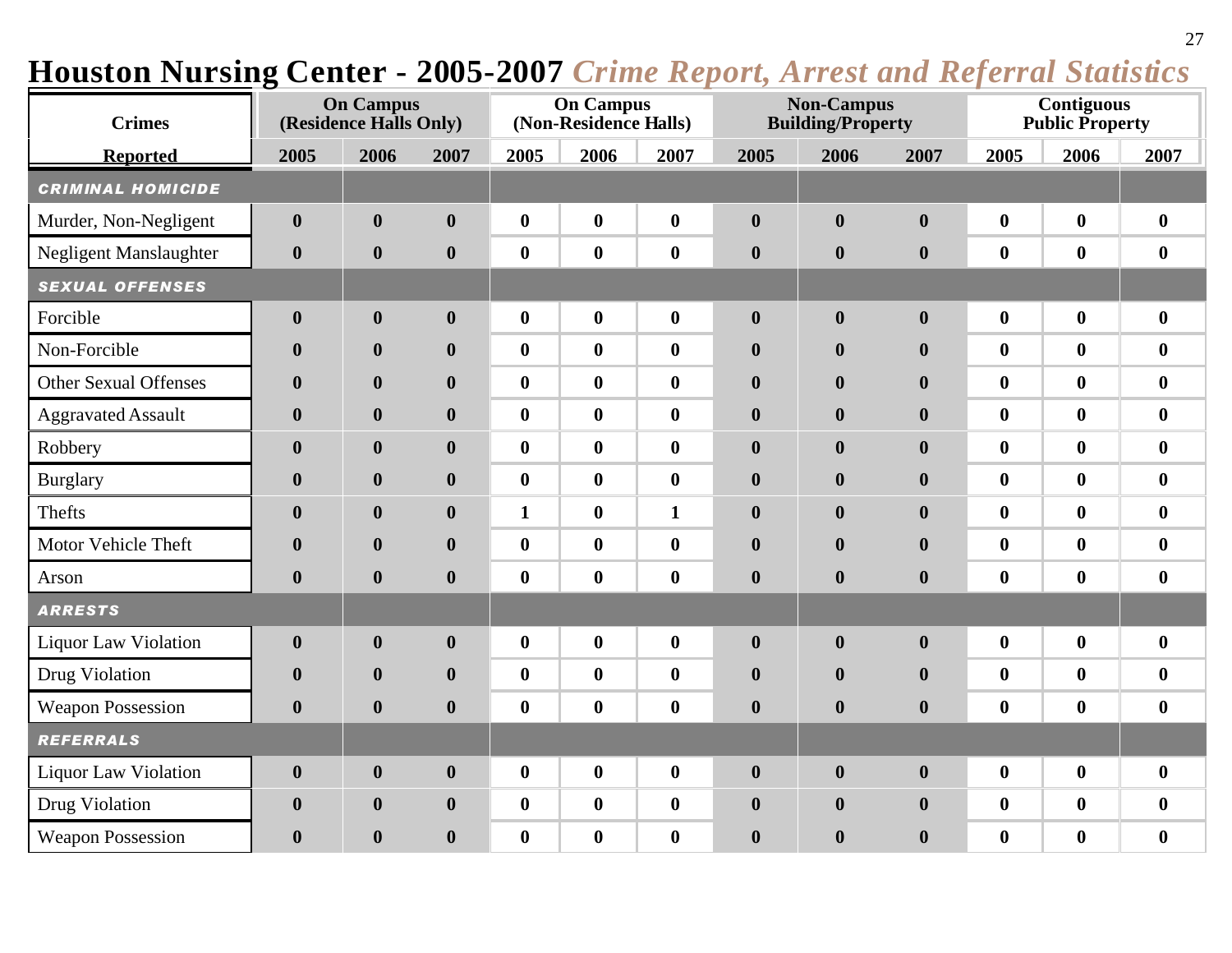## **Houston Nursing Center -** *2005-2007 Hate Crimes*

| <b>Crimes</b>                 | <b>On Campus</b><br>(Residence Halls Only) |                  |                  |                  | <b>On Campus</b><br>(Non-Residence Halls) |                  |                  | <b>Non-Campus</b><br><b>Building/Property</b> |                  | <b>Contiguous</b><br><b>Public Property</b> |                  |                  |
|-------------------------------|--------------------------------------------|------------------|------------------|------------------|-------------------------------------------|------------------|------------------|-----------------------------------------------|------------------|---------------------------------------------|------------------|------------------|
| <b>Reported</b>               | 2005                                       | 2006             | 2007             | 2005             | 2006                                      | 2007             | 2005             | 2006                                          | 2007             | 2005                                        | 2006             | 2007             |
| <b>CRIMINAL HOMICIDE</b>      |                                            |                  |                  |                  |                                           |                  |                  |                                               |                  |                                             |                  |                  |
| Murder, Non-Negligent         | $\boldsymbol{0}$                           | $\boldsymbol{0}$ | $\boldsymbol{0}$ | $\bf{0}$         | $\boldsymbol{0}$                          | $\boldsymbol{0}$ | $\boldsymbol{0}$ | $\boldsymbol{0}$                              | $\boldsymbol{0}$ | $\boldsymbol{0}$                            | $\boldsymbol{0}$ | $\boldsymbol{0}$ |
| <b>Negligent Manslaughter</b> | $\boldsymbol{0}$                           | $\boldsymbol{0}$ | $\boldsymbol{0}$ | $\boldsymbol{0}$ | $\boldsymbol{0}$                          | $\boldsymbol{0}$ | $\boldsymbol{0}$ | $\boldsymbol{0}$                              | $\boldsymbol{0}$ | $\bf{0}$                                    | $\boldsymbol{0}$ | $\boldsymbol{0}$ |
| <b>SEXUAL OFFENSES</b>        |                                            |                  |                  |                  |                                           |                  |                  |                                               |                  |                                             |                  |                  |
| Forcible                      | $\boldsymbol{0}$                           | $\boldsymbol{0}$ | $\boldsymbol{0}$ | $\bf{0}$         | $\bf{0}$                                  | $\boldsymbol{0}$ | $\boldsymbol{0}$ | $\boldsymbol{0}$                              | $\boldsymbol{0}$ | $\bf{0}$                                    | $\boldsymbol{0}$ | $\boldsymbol{0}$ |
| Non-Forcible                  | $\boldsymbol{0}$                           | $\boldsymbol{0}$ | $\boldsymbol{0}$ | $\bf{0}$         | $\boldsymbol{0}$                          | $\bf{0}$         | $\boldsymbol{0}$ | $\boldsymbol{0}$                              | $\boldsymbol{0}$ | $\boldsymbol{0}$                            | $\bf{0}$         | $\boldsymbol{0}$ |
| <b>Other Sexual Offenses</b>  | $\boldsymbol{0}$                           | $\bf{0}$         | $\boldsymbol{0}$ | $\boldsymbol{0}$ | $\bf{0}$                                  | $\boldsymbol{0}$ | $\boldsymbol{0}$ | $\boldsymbol{0}$                              | $\boldsymbol{0}$ | $\boldsymbol{0}$                            | $\bf{0}$         | $\boldsymbol{0}$ |
| <b>Aggravated Assault</b>     | $\boldsymbol{0}$                           | $\boldsymbol{0}$ | $\boldsymbol{0}$ | $\bf{0}$         | $\boldsymbol{0}$                          | $\bf{0}$         | $\boldsymbol{0}$ | $\mathbf{0}$                                  | $\boldsymbol{0}$ | $\boldsymbol{0}$                            | $\bf{0}$         | $\boldsymbol{0}$ |
| Robbery                       | $\boldsymbol{0}$                           | $\boldsymbol{0}$ | $\boldsymbol{0}$ | $\bf{0}$         | $\bf{0}$                                  | $\boldsymbol{0}$ | $\boldsymbol{0}$ | $\boldsymbol{0}$                              | $\boldsymbol{0}$ | $\boldsymbol{0}$                            | $\bf{0}$         | $\boldsymbol{0}$ |
| <b>Burglary</b>               | $\boldsymbol{0}$                           | $\mathbf{0}$     | $\boldsymbol{0}$ | $\bf{0}$         | $\bf{0}$                                  | $\bf{0}$         | $\mathbf{0}$     | $\mathbf{0}$                                  | $\boldsymbol{0}$ | $\boldsymbol{0}$                            | $\bf{0}$         | $\bf{0}$         |
| Thefts                        | $\boldsymbol{0}$                           | $\boldsymbol{0}$ | $\boldsymbol{0}$ | $\bf{0}$         | $\bf{0}$                                  | $\bf{0}$         | $\boldsymbol{0}$ | $\boldsymbol{0}$                              | $\boldsymbol{0}$ | $\boldsymbol{0}$                            | $\bf{0}$         | $\boldsymbol{0}$ |
| Motor Vehicle Theft           | $\boldsymbol{0}$                           | $\boldsymbol{0}$ | $\boldsymbol{0}$ | $\boldsymbol{0}$ | $\bf{0}$                                  | $\bf{0}$         | $\boldsymbol{0}$ | $\bf{0}$                                      | $\boldsymbol{0}$ | $\bf{0}$                                    | $\bf{0}$         | $\boldsymbol{0}$ |
| Arson                         | $\boldsymbol{0}$                           | $\boldsymbol{0}$ | $\boldsymbol{0}$ | $\boldsymbol{0}$ | $\boldsymbol{0}$                          | $\boldsymbol{0}$ | $\boldsymbol{0}$ | $\boldsymbol{0}$                              | $\boldsymbol{0}$ | $\boldsymbol{0}$                            | $\boldsymbol{0}$ | $\boldsymbol{0}$ |
| <b>ARRESTS</b>                |                                            |                  |                  |                  |                                           |                  |                  |                                               |                  |                                             |                  |                  |
| Liquor Law Violation          | $\boldsymbol{0}$                           | $\boldsymbol{0}$ | $\boldsymbol{0}$ | $\bf{0}$         | $\boldsymbol{0}$                          | $\boldsymbol{0}$ | $\boldsymbol{0}$ | $\boldsymbol{0}$                              | $\boldsymbol{0}$ | $\boldsymbol{0}$                            | $\boldsymbol{0}$ | $\boldsymbol{0}$ |
| Drug Violation                | $\boldsymbol{0}$                           | $\boldsymbol{0}$ | $\boldsymbol{0}$ | $\bf{0}$         | $\boldsymbol{0}$                          | $\boldsymbol{0}$ | $\boldsymbol{0}$ | $\boldsymbol{0}$                              | $\boldsymbol{0}$ | $\boldsymbol{0}$                            | $\bf{0}$         | $\boldsymbol{0}$ |
| <b>Weapon Possession</b>      | $\boldsymbol{0}$                           | $\boldsymbol{0}$ | $\boldsymbol{0}$ | $\bf{0}$         | $\bf{0}$                                  | $\boldsymbol{0}$ | $\boldsymbol{0}$ | $\boldsymbol{0}$                              | $\boldsymbol{0}$ | $\boldsymbol{0}$                            | $\boldsymbol{0}$ | $\boldsymbol{0}$ |
| <b>REFERRALS</b>              |                                            |                  |                  |                  |                                           |                  |                  |                                               |                  |                                             |                  |                  |
| <b>Liquor Law Violation</b>   | $\boldsymbol{0}$                           | $\mathbf{0}$     | $\boldsymbol{0}$ | $\boldsymbol{0}$ | $\boldsymbol{0}$                          | $\boldsymbol{0}$ | $\boldsymbol{0}$ | $\boldsymbol{0}$                              | $\boldsymbol{0}$ | $\boldsymbol{0}$                            | $\boldsymbol{0}$ | $\boldsymbol{0}$ |
| Drug Violation                | $\boldsymbol{0}$                           | $\boldsymbol{0}$ | $\boldsymbol{0}$ | $\bf{0}$         | $\boldsymbol{0}$                          | $\boldsymbol{0}$ | $\boldsymbol{0}$ | $\boldsymbol{0}$                              | $\boldsymbol{0}$ | $\boldsymbol{0}$                            | $\bf{0}$         | $\boldsymbol{0}$ |
| <b>Weapon Possession</b>      | $\boldsymbol{0}$                           | $\boldsymbol{0}$ | $\boldsymbol{0}$ | $\boldsymbol{0}$ | $\boldsymbol{0}$                          | $\boldsymbol{0}$ | $\boldsymbol{0}$ | $\boldsymbol{0}$                              | $\boldsymbol{0}$ | $\boldsymbol{0}$                            | $\boldsymbol{0}$ | $\boldsymbol{0}$ |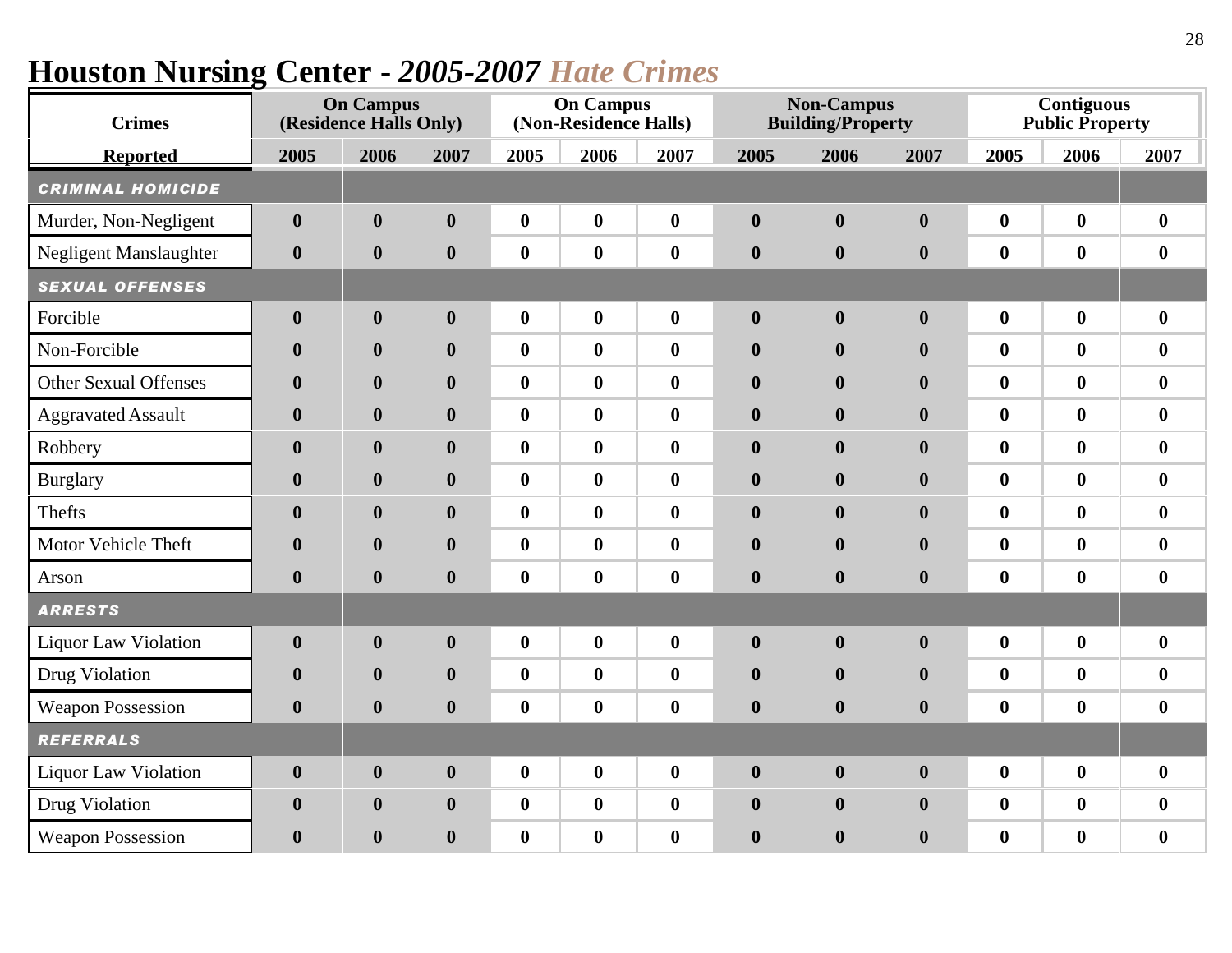| <b>Crimes</b>                 | <b>On Campus</b><br>(Residence Halls Only) |                  |                  |                  | <b>On Campus</b><br>(Non-Residence Halls) |                  |                  | <b>Non-Campus</b><br><b>Building/Property</b> |                  | Contiguous<br><b>Public Property</b> |                  |                  |  |  |
|-------------------------------|--------------------------------------------|------------------|------------------|------------------|-------------------------------------------|------------------|------------------|-----------------------------------------------|------------------|--------------------------------------|------------------|------------------|--|--|
| <b>Reported</b>               | 2005                                       | 2006             | 2007             | 2005             | 2006                                      | 2007             | 2005             | 2006                                          | 2007             | 2005                                 | 2006             | 2007             |  |  |
| <b>CRIMINAL HOMICIDE</b>      |                                            |                  |                  |                  |                                           |                  |                  |                                               |                  |                                      |                  |                  |  |  |
| Murder, Non-Negligent         | $\boldsymbol{0}$                           | $\boldsymbol{0}$ | $\boldsymbol{0}$ | $\bf{0}$         | $\boldsymbol{0}$                          | $\boldsymbol{0}$ | $\boldsymbol{0}$ | $\boldsymbol{0}$                              | $\boldsymbol{0}$ | $\bf{0}$                             | $\boldsymbol{0}$ | $\boldsymbol{0}$ |  |  |
| <b>Negligent Manslaughter</b> | $\boldsymbol{0}$                           | $\boldsymbol{0}$ | $\boldsymbol{0}$ | $\bf{0}$         | $\boldsymbol{0}$                          | $\bf{0}$         | $\boldsymbol{0}$ | $\boldsymbol{0}$                              | $\boldsymbol{0}$ | $\boldsymbol{0}$                     | $\boldsymbol{0}$ | $\boldsymbol{0}$ |  |  |
| <b>SEXUAL OFFENSES</b>        |                                            |                  |                  |                  |                                           |                  |                  |                                               |                  |                                      |                  |                  |  |  |
| Forcible                      | $\boldsymbol{0}$                           | $\boldsymbol{0}$ | $\boldsymbol{0}$ | $\boldsymbol{0}$ | $\boldsymbol{0}$                          | $\bf{0}$         | $\boldsymbol{0}$ | $\boldsymbol{0}$                              | $\boldsymbol{0}$ | $\bf{0}$                             | $\boldsymbol{0}$ | $\boldsymbol{0}$ |  |  |
| Non-Forcible                  | $\boldsymbol{0}$                           | $\boldsymbol{0}$ | $\boldsymbol{0}$ | $\boldsymbol{0}$ | $\boldsymbol{0}$                          | $\mathbf{0}$     | $\boldsymbol{0}$ | $\boldsymbol{0}$                              | $\boldsymbol{0}$ | $\bf{0}$                             | $\bf{0}$         | $\bf{0}$         |  |  |
| <b>Other Sexual Offenses</b>  | $\boldsymbol{0}$                           | $\boldsymbol{0}$ | $\boldsymbol{0}$ | $\boldsymbol{0}$ | $\boldsymbol{0}$                          | $\bf{0}$         | $\boldsymbol{0}$ | $\boldsymbol{0}$                              | $\boldsymbol{0}$ | $\boldsymbol{0}$                     | $\bf{0}$         | $\boldsymbol{0}$ |  |  |
| <b>Aggravated Assault</b>     | $\boldsymbol{0}$                           | $\boldsymbol{0}$ | $\boldsymbol{0}$ | $\bf{0}$         | $\boldsymbol{0}$                          | $\mathbf{0}$     | $\boldsymbol{0}$ | $\boldsymbol{0}$                              | $\boldsymbol{0}$ | $\boldsymbol{0}$                     | $\bf{0}$         | $\boldsymbol{0}$ |  |  |
| Robbery                       | $\boldsymbol{0}$                           | $\boldsymbol{0}$ | $\mathbf{0}$     | $\bf{0}$         | $\boldsymbol{0}$                          | $\mathbf{0}$     | $\boldsymbol{0}$ | $\mathbf{0}$                                  | $\boldsymbol{0}$ | $\bf{0}$                             | $\mathbf{0}$     | $\bf{0}$         |  |  |
| <b>Burglary</b>               | $\boldsymbol{0}$                           | $\boldsymbol{0}$ | $\boldsymbol{0}$ | $\boldsymbol{0}$ | $\boldsymbol{0}$                          | $\bf{0}$         | $\boldsymbol{0}$ | $\boldsymbol{0}$                              | $\boldsymbol{0}$ | $\boldsymbol{0}$                     | $\bf{0}$         | $\boldsymbol{0}$ |  |  |
| Thefts                        | $\boldsymbol{0}$                           | $\boldsymbol{0}$ | $\boldsymbol{0}$ | $\bf{0}$         | $\boldsymbol{0}$                          | $\bf{0}$         | $\boldsymbol{0}$ | $\boldsymbol{0}$                              | $\boldsymbol{0}$ | $\boldsymbol{0}$                     | $\bf{0}$         | $\boldsymbol{0}$ |  |  |
| Motor Vehicle Theft           | $\boldsymbol{0}$                           | $\boldsymbol{0}$ | $\boldsymbol{0}$ | $\boldsymbol{0}$ | $\boldsymbol{0}$                          | $\bf{0}$         | $\boldsymbol{0}$ | $\boldsymbol{0}$                              | $\boldsymbol{0}$ | $\boldsymbol{0}$                     | $\bf{0}$         | $\boldsymbol{0}$ |  |  |
| Arson                         | $\boldsymbol{0}$                           | $\boldsymbol{0}$ | $\boldsymbol{0}$ | $\bf{0}$         | $\boldsymbol{0}$                          | $\bf{0}$         | $\boldsymbol{0}$ | $\boldsymbol{0}$                              | $\boldsymbol{0}$ | $\boldsymbol{0}$                     | $\boldsymbol{0}$ | $\boldsymbol{0}$ |  |  |
| <b>ARRESTS</b>                |                                            |                  |                  |                  |                                           |                  |                  |                                               |                  |                                      |                  |                  |  |  |
| Liquor Law Violation          | $\boldsymbol{0}$                           | $\boldsymbol{0}$ | $\boldsymbol{0}$ | $\boldsymbol{0}$ | $\boldsymbol{0}$                          | $\boldsymbol{0}$ | $\boldsymbol{0}$ | $\boldsymbol{0}$                              | $\boldsymbol{0}$ | $\bf{0}$                             | $\boldsymbol{0}$ | $\bf{0}$         |  |  |
| Drug Violation                | $\boldsymbol{0}$                           | $\boldsymbol{0}$ | $\boldsymbol{0}$ | $\bf{0}$         | $\boldsymbol{0}$                          | $\boldsymbol{0}$ | $\boldsymbol{0}$ | $\boldsymbol{0}$                              | $\boldsymbol{0}$ | $\bf{0}$                             | $\bf{0}$         | $\boldsymbol{0}$ |  |  |
| <b>Weapon Possession</b>      | $\boldsymbol{0}$                           | $\boldsymbol{0}$ | $\boldsymbol{0}$ | $\bf{0}$         | $\boldsymbol{0}$                          | $\boldsymbol{0}$ | $\boldsymbol{0}$ | $\boldsymbol{0}$                              | $\boldsymbol{0}$ | $\boldsymbol{0}$                     | $\boldsymbol{0}$ | $\boldsymbol{0}$ |  |  |
| <b>REFERRALS</b>              |                                            |                  |                  |                  |                                           |                  |                  |                                               |                  |                                      |                  |                  |  |  |
| <b>Liquor Law Violation</b>   | $\boldsymbol{0}$                           | $\boldsymbol{0}$ | $\boldsymbol{0}$ | $\bf{0}$         | $\boldsymbol{0}$                          | $\boldsymbol{0}$ | $\boldsymbol{0}$ | $\boldsymbol{0}$                              | $\boldsymbol{0}$ | $\boldsymbol{0}$                     | $\bf{0}$         | $\boldsymbol{0}$ |  |  |
| Drug Violation                | $\boldsymbol{0}$                           | $\boldsymbol{0}$ | $\boldsymbol{0}$ | $\boldsymbol{0}$ | $\boldsymbol{0}$                          | $\bf{0}$         | $\boldsymbol{0}$ | $\bf{0}$                                      | $\boldsymbol{0}$ | $\bf{0}$                             | $\bf{0}$         | $\bf{0}$         |  |  |
| <b>Weapon Possession</b>      | $\boldsymbol{0}$                           | $\boldsymbol{0}$ | $\bf{0}$         | $\boldsymbol{0}$ | $\boldsymbol{0}$                          | $\boldsymbol{0}$ | $\boldsymbol{0}$ | $\boldsymbol{0}$                              | $\boldsymbol{0}$ | $\boldsymbol{0}$                     | $\bf{0}$         | $\boldsymbol{0}$ |  |  |

## **Northwest Campus - 2005-2007 Crime Report, Arrest and Referral Statistics**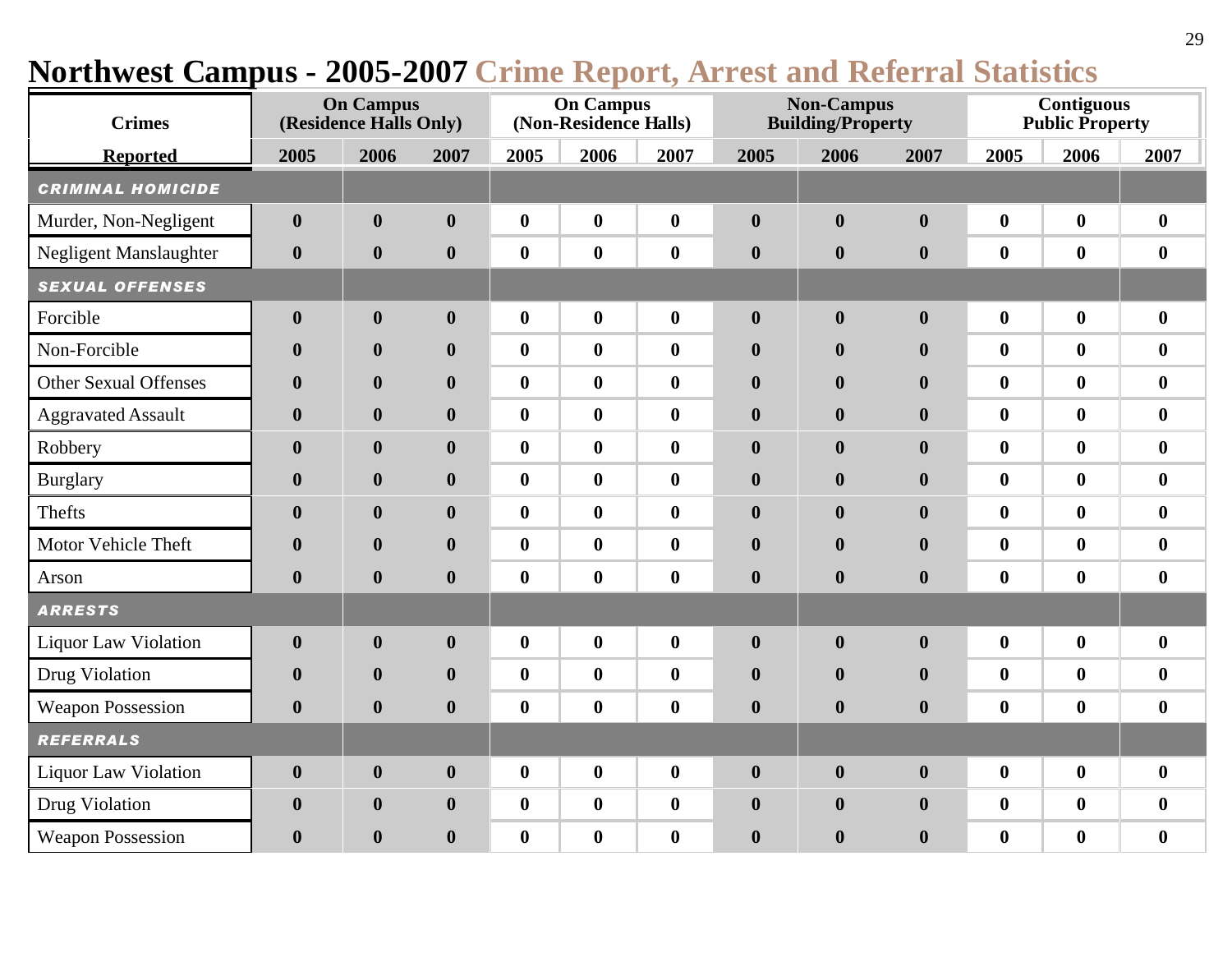## **Northwest Campus - 2005-2007** Hate Crimes

| <b>Crimes</b>                | <b>On Campus</b><br>(Residence Halls Only) |                  |                  |                  | <b>On Campus</b><br>(Non-Residence Halls) |                  |                  | <b>Non-Campus</b><br><b>Building/Property</b> |                  | <b>Contiguous</b><br><b>Public Property</b> |                  |                  |  |  |
|------------------------------|--------------------------------------------|------------------|------------------|------------------|-------------------------------------------|------------------|------------------|-----------------------------------------------|------------------|---------------------------------------------|------------------|------------------|--|--|
| <b>Reported</b>              | 2005                                       | 2006             | 2007             | 2005             | 2006                                      | 2007             | 2005             | 2006                                          | 2007             | 2005                                        | 2006             | 2007             |  |  |
| <b>CRIMINAL HOMICIDE</b>     |                                            |                  |                  |                  |                                           |                  |                  |                                               |                  |                                             |                  |                  |  |  |
| Murder, Non-Negligent        | $\boldsymbol{0}$                           | $\boldsymbol{0}$ | $\boldsymbol{0}$ | $\boldsymbol{0}$ | $\boldsymbol{0}$                          | $\boldsymbol{0}$ | $\boldsymbol{0}$ | $\boldsymbol{0}$                              | $\boldsymbol{0}$ | $\boldsymbol{0}$                            | $\boldsymbol{0}$ | $\boldsymbol{0}$ |  |  |
| Negligent Manslaughter       | $\boldsymbol{0}$                           | $\boldsymbol{0}$ | $\boldsymbol{0}$ | $\boldsymbol{0}$ | $\boldsymbol{0}$                          | $\boldsymbol{0}$ | $\boldsymbol{0}$ | $\boldsymbol{0}$                              | $\boldsymbol{0}$ | $\boldsymbol{0}$                            | $\boldsymbol{0}$ | $\boldsymbol{0}$ |  |  |
| <b>SEXUAL OFFENSES</b>       |                                            |                  |                  |                  |                                           |                  |                  |                                               |                  |                                             |                  |                  |  |  |
| Forcible                     | $\boldsymbol{0}$                           | $\boldsymbol{0}$ | $\boldsymbol{0}$ | $\boldsymbol{0}$ | $\boldsymbol{0}$                          | $\boldsymbol{0}$ | $\boldsymbol{0}$ | $\boldsymbol{0}$                              | $\boldsymbol{0}$ | $\boldsymbol{0}$                            | $\boldsymbol{0}$ | $\boldsymbol{0}$ |  |  |
| Non-Forcible                 | $\boldsymbol{0}$                           | $\boldsymbol{0}$ | $\boldsymbol{0}$ | $\boldsymbol{0}$ | $\boldsymbol{0}$                          | $\boldsymbol{0}$ | $\boldsymbol{0}$ | $\boldsymbol{0}$                              | $\boldsymbol{0}$ | $\boldsymbol{0}$                            | $\boldsymbol{0}$ | $\boldsymbol{0}$ |  |  |
| <b>Other Sexual Offenses</b> | $\boldsymbol{0}$                           | $\boldsymbol{0}$ | $\boldsymbol{0}$ | $\bf{0}$         | $\bf{0}$                                  | $\boldsymbol{0}$ | $\boldsymbol{0}$ | $\boldsymbol{0}$                              | $\boldsymbol{0}$ | $\boldsymbol{0}$                            | $\boldsymbol{0}$ | $\boldsymbol{0}$ |  |  |
| <b>Aggravated Assault</b>    | $\boldsymbol{0}$                           | $\boldsymbol{0}$ | $\boldsymbol{0}$ | $\boldsymbol{0}$ | $\boldsymbol{0}$                          | $\boldsymbol{0}$ | $\boldsymbol{0}$ | $\boldsymbol{0}$                              | $\boldsymbol{0}$ | $\bf{0}$                                    | $\bf{0}$         | $\boldsymbol{0}$ |  |  |
| Robbery                      | $\boldsymbol{0}$                           | $\boldsymbol{0}$ | $\boldsymbol{0}$ | $\bf{0}$         | $\bf{0}$                                  | $\bf{0}$         | $\boldsymbol{0}$ | $\boldsymbol{0}$                              | $\boldsymbol{0}$ | $\bf{0}$                                    | $\bf{0}$         | $\boldsymbol{0}$ |  |  |
| Burglary                     | $\boldsymbol{0}$                           | $\boldsymbol{0}$ | $\boldsymbol{0}$ | $\boldsymbol{0}$ | $\bf{0}$                                  | $\boldsymbol{0}$ | $\boldsymbol{0}$ | $\boldsymbol{0}$                              | $\boldsymbol{0}$ | $\bf{0}$                                    | $\boldsymbol{0}$ | $\boldsymbol{0}$ |  |  |
| Thefts                       | $\boldsymbol{0}$                           | $\boldsymbol{0}$ | $\boldsymbol{0}$ | $\boldsymbol{0}$ | $\bf{0}$                                  | $\boldsymbol{0}$ | $\boldsymbol{0}$ | $\boldsymbol{0}$                              | $\boldsymbol{0}$ | $\bf{0}$                                    | $\bf{0}$         | $\boldsymbol{0}$ |  |  |
| Motor Vehicle Theft          | $\boldsymbol{0}$                           | $\boldsymbol{0}$ | $\boldsymbol{0}$ | $\boldsymbol{0}$ | $\boldsymbol{0}$                          | $\boldsymbol{0}$ | $\boldsymbol{0}$ | $\boldsymbol{0}$                              | $\boldsymbol{0}$ | $\boldsymbol{0}$                            | $\boldsymbol{0}$ | $\boldsymbol{0}$ |  |  |
| Arson                        | $\boldsymbol{0}$                           | $\boldsymbol{0}$ | $\boldsymbol{0}$ | $\boldsymbol{0}$ | $\bf{0}$                                  | $\boldsymbol{0}$ | $\boldsymbol{0}$ | $\boldsymbol{0}$                              | $\boldsymbol{0}$ | $\bf{0}$                                    | $\boldsymbol{0}$ | $\boldsymbol{0}$ |  |  |
| <b>ARRESTS</b>               |                                            |                  |                  |                  |                                           |                  |                  |                                               |                  |                                             |                  |                  |  |  |
| Liquor Law Violation         | $\boldsymbol{0}$                           | $\boldsymbol{0}$ | $\boldsymbol{0}$ | $\boldsymbol{0}$ | $\boldsymbol{0}$                          | $\boldsymbol{0}$ | $\boldsymbol{0}$ | $\boldsymbol{0}$                              | $\boldsymbol{0}$ | $\boldsymbol{0}$                            | $\boldsymbol{0}$ | $\boldsymbol{0}$ |  |  |
| Drug Violation               | $\boldsymbol{0}$                           | $\boldsymbol{0}$ | $\boldsymbol{0}$ | $\boldsymbol{0}$ | $\boldsymbol{0}$                          | $\boldsymbol{0}$ | $\boldsymbol{0}$ | $\boldsymbol{0}$                              | $\boldsymbol{0}$ | $\boldsymbol{0}$                            | $\boldsymbol{0}$ | $\boldsymbol{0}$ |  |  |
| <b>Weapon Possession</b>     | $\boldsymbol{0}$                           | $\boldsymbol{0}$ | $\boldsymbol{0}$ | $\boldsymbol{0}$ | $\bf{0}$                                  | $\boldsymbol{0}$ | $\boldsymbol{0}$ | $\boldsymbol{0}$                              | $\boldsymbol{0}$ | $\bf{0}$                                    | $\boldsymbol{0}$ | $\boldsymbol{0}$ |  |  |
| <b>REFERRALS</b>             |                                            |                  |                  |                  |                                           |                  |                  |                                               |                  |                                             |                  |                  |  |  |
| <b>Liquor Law Violation</b>  | $\boldsymbol{0}$                           | $\boldsymbol{0}$ | $\boldsymbol{0}$ | $\boldsymbol{0}$ | $\boldsymbol{0}$                          | $\boldsymbol{0}$ | $\boldsymbol{0}$ | $\boldsymbol{0}$                              | $\boldsymbol{0}$ | $\boldsymbol{0}$                            | $\bf{0}$         | $\boldsymbol{0}$ |  |  |
| Drug Violation               | $\boldsymbol{0}$                           | $\boldsymbol{0}$ | $\boldsymbol{0}$ | $\boldsymbol{0}$ | $\bf{0}$                                  | $\boldsymbol{0}$ | $\boldsymbol{0}$ | $\boldsymbol{0}$                              | $\boldsymbol{0}$ | $\boldsymbol{0}$                            | $\boldsymbol{0}$ | $\boldsymbol{0}$ |  |  |
| <b>Weapon Possession</b>     | $\boldsymbol{0}$                           | $\boldsymbol{0}$ | $\boldsymbol{0}$ | $\bf{0}$         | $\boldsymbol{0}$                          | $\bf{0}$         | $\boldsymbol{0}$ | $\boldsymbol{0}$                              | $\boldsymbol{0}$ | $\boldsymbol{0}$                            | $\boldsymbol{0}$ | $\boldsymbol{0}$ |  |  |